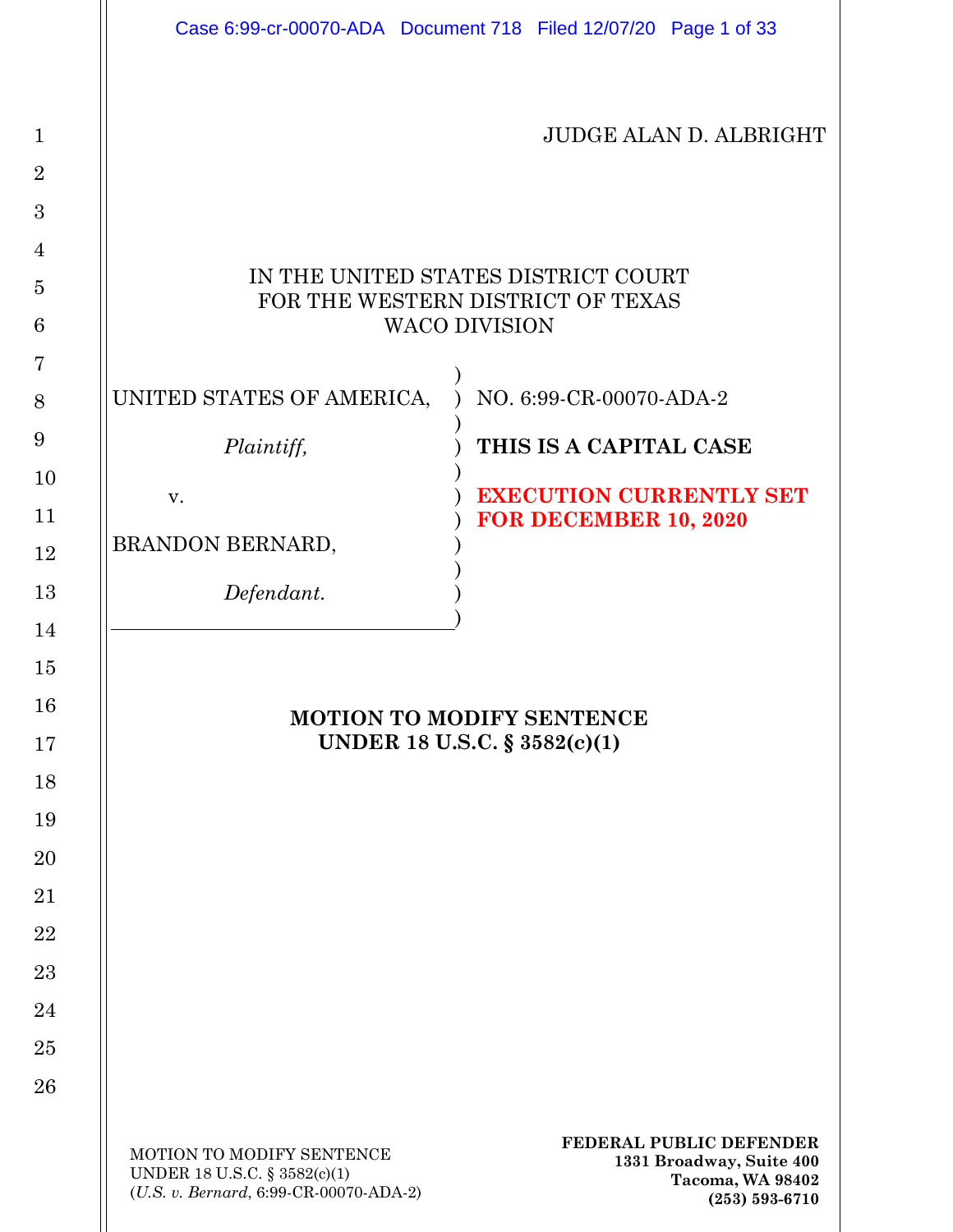|                      | <b>TABLE OF CONTENTS</b>                                                                                                |
|----------------------|-------------------------------------------------------------------------------------------------------------------------|
| I.                   |                                                                                                                         |
| II.                  | THE FIRST STEP ACT EMPOWERS THIS COURT TO                                                                               |
| A.                   | Brandon has satisfied the claim processing rule that allows                                                             |
| <b>B.</b>            | The Court has broad discretion under the First Step Act to<br>modify Brandon's death sentence to life imprisonment with |
| III.<br>$\mathbf{A}$ | GREAT NUMBER OF EXTRAORDINARY AND                                                                                       |
|                      | COMPELLING REASONS EXIST FOR MODIFYING                                                                                  |
| A.                   | Summary of arguments in support of the requested                                                                        |
| <b>B.</b>            | This case is tainted with the implicit racism of the times in                                                           |
|                      | The superpredator myth contaminated this case<br>1.                                                                     |
|                      | 2. A death verdict resulted because the superpredator                                                                   |
|                      | President Trump passed the First Step Act to give<br>3.<br>the Court the power to correct the disastrous impacts        |
| $\mathbf{C}$ .       | Contrary to the superpredator myth, Brandon expressed<br>immediate remorse to a number of spiritual providers,          |
|                      | Brandon's disadvantaged upbringing, which the jury heard                                                                |
| D.                   |                                                                                                                         |
| Е.                   | That Brandon has tried to make amends as best as he could<br>ever since the offense provides another basis for this     |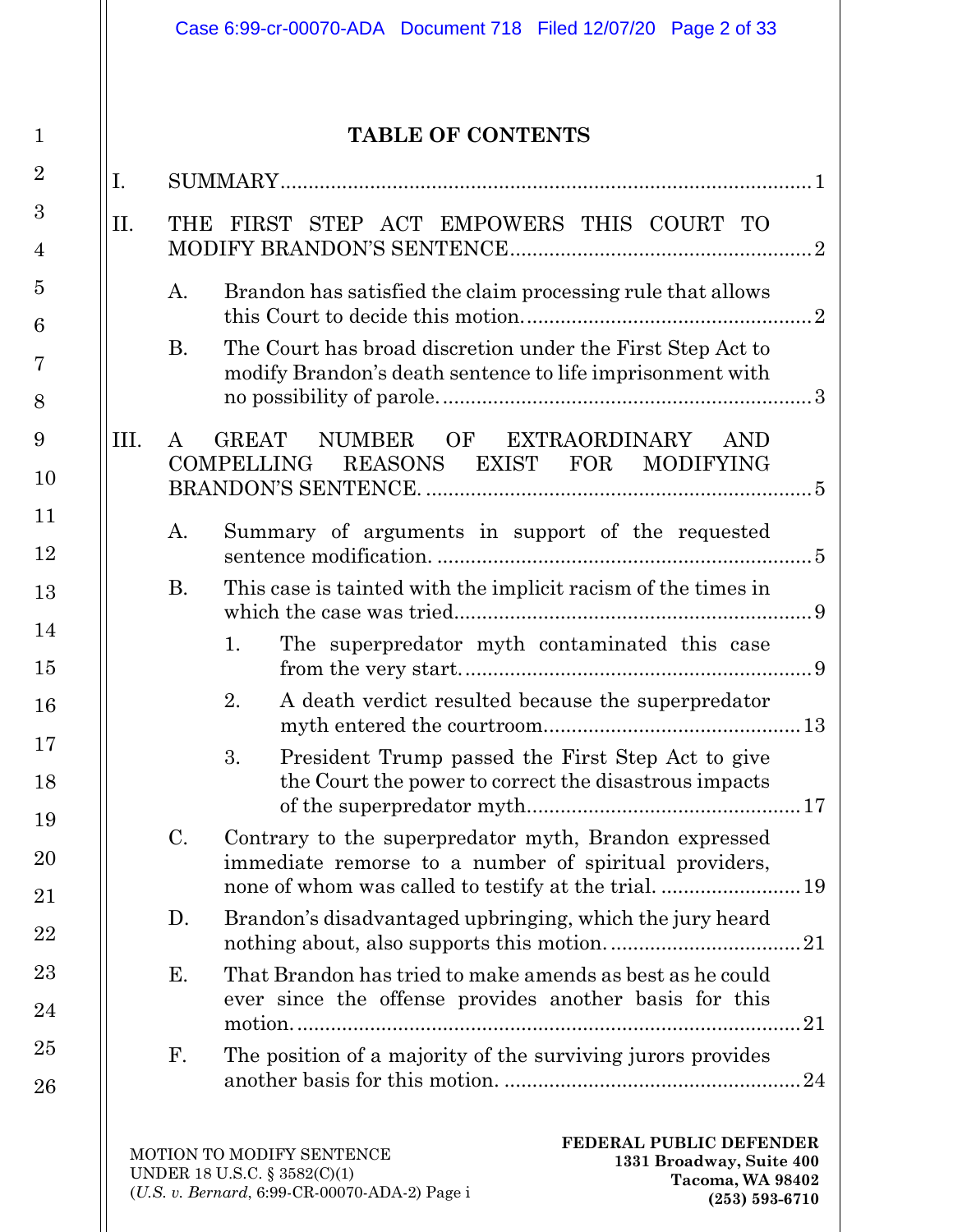| Case 6:99-cr-00070-ADA  Document 718  Filed 12/07/20  Page 3 of 33 |  |  |
|--------------------------------------------------------------------|--|--|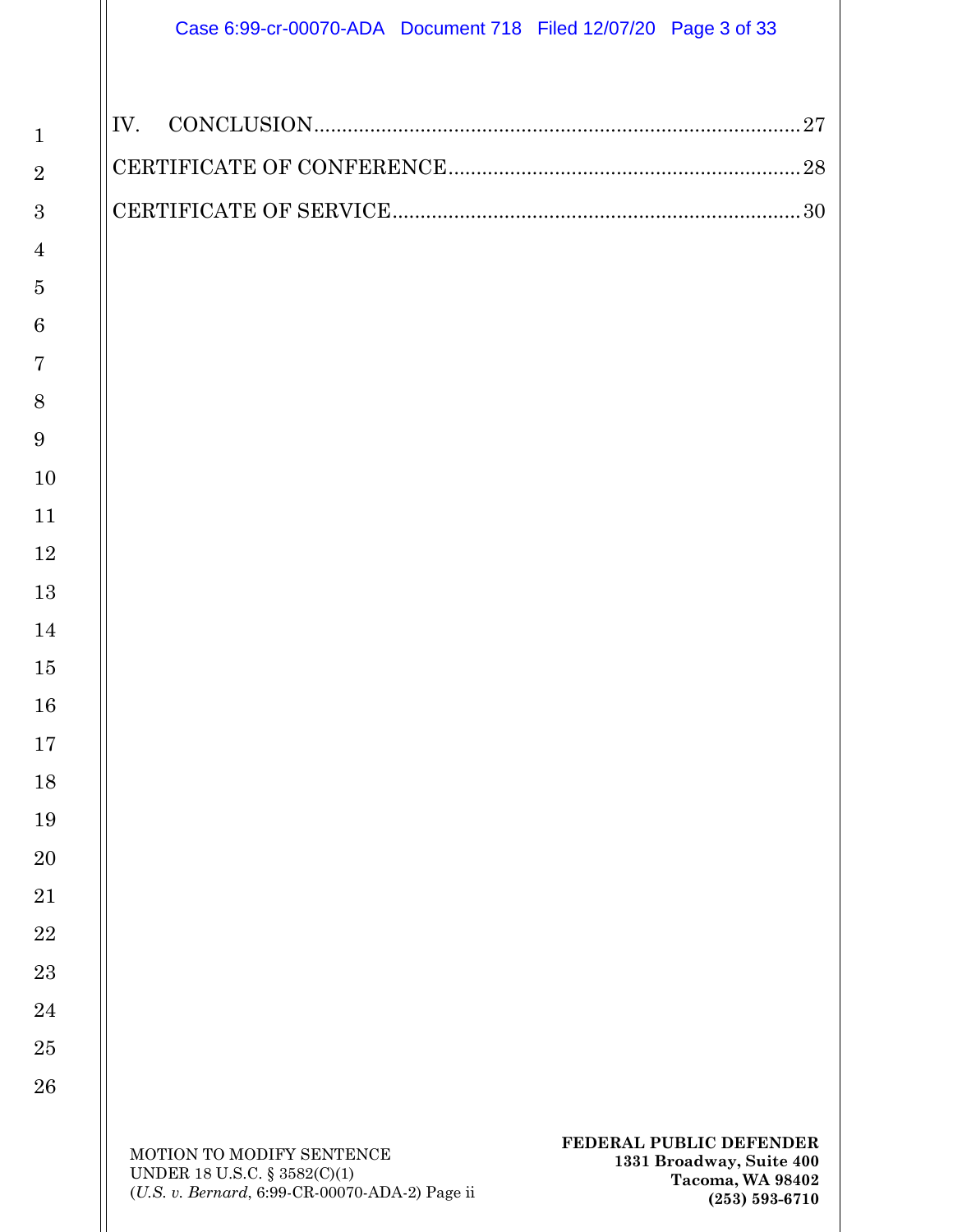#### **I. SUMMARY**

<span id="page-3-0"></span>While Brandon Bernard was involved in a horrible crime, he does not deserve to die for his role in that crime. Five of the nine surviving jurors agree with that assessment, as does the former Assistant United States Attorney who prosecuted this case on direct appeal. Brandon was only 18 years old at the time of the offense, and therefore barely eligible for the death penalty. Brandon is Black. The victims were White. The decision to try Brandon's case as a death penalty case was the product of the times, when the superpredator myth caused large swaths of society to view Black adolescent males as having no conscience and being inevitably drawn to violence. The government's future dangerousness theories in support of the death penalty advanced these very themes. Both the initial charging decision and the verdict itself are tainted by this racist trope. Recent DOJ charging decisions – involving defendants who, acting alone or as principals, committed far worse acts than Brandon – suggest that if this case were brought today, the death penalty would not even be authorized against Brandon. Brandon was not present when three others – including the ringleader Christopher Vialva, who directed all of the actions and fired the gunshots that killed the Bagleys – abducted the Bagleys. Vialva has been executed. Another codefendant involved in this case, who was just under 18 years old at the time of the offense and whose conduct mirrored Brandon's, was given a twenty-year sentence and has since been released from prison. Brandon's execution cannot be squared with that result. Nor can it be reconciled with the fact that, due to the failings of his trial attorneys and the government's suppression of evidence, the jury was not provided with the facts needed to decide his fate fairly. The First Step Act authorizes this Court to modify Brandon's sentence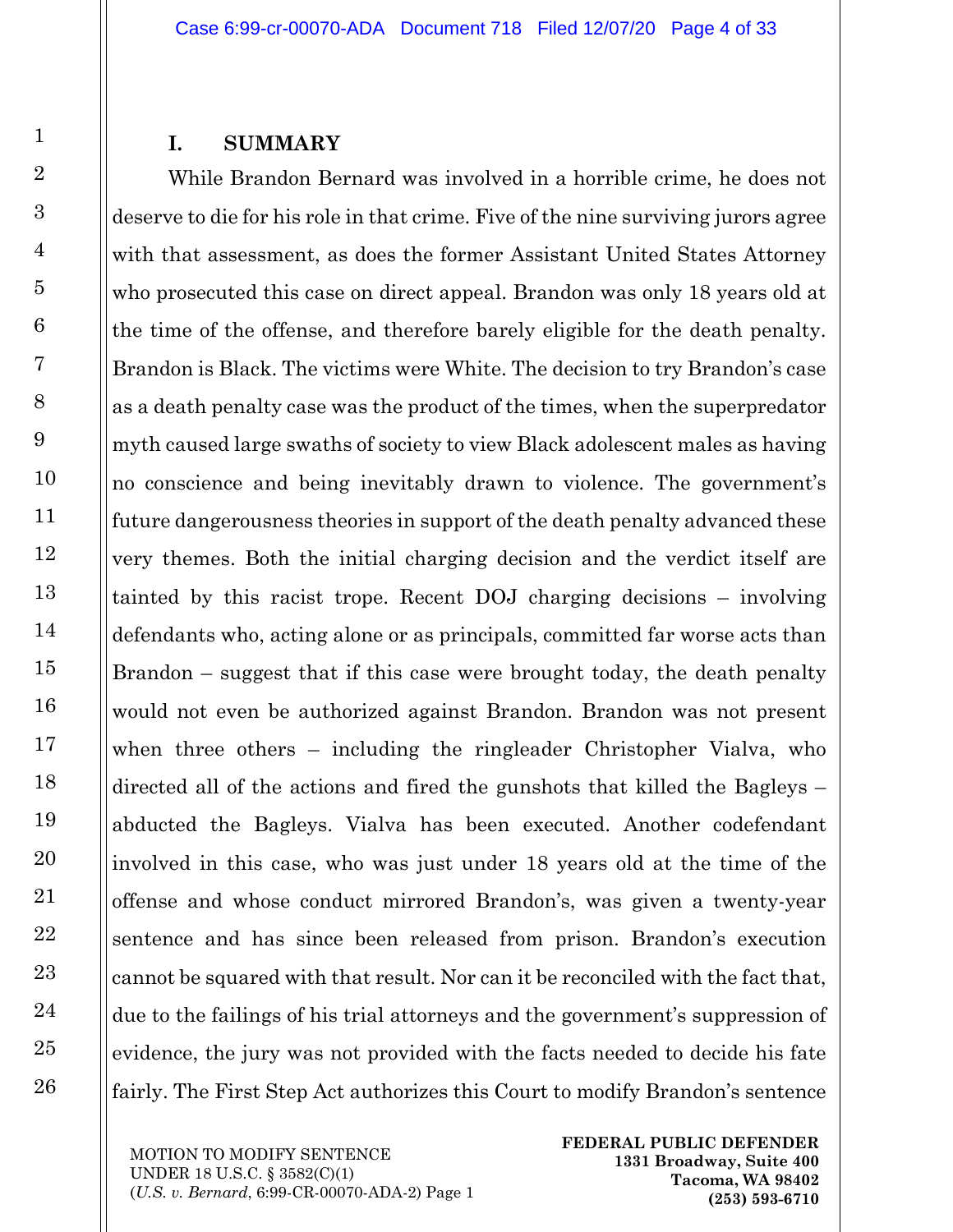from death to that of life imprisonment. Fairness dictates that it should do so.

### <span id="page-4-1"></span><span id="page-4-0"></span>**II. THE FIRST STEP ACT EMPOWERS THIS COURT TO MODIFY BRANDON'S SENTENCE**

#### **A. Brandon has satisfied the claim processing rule that allows this Court to decide this motion.**

Prior to the passage of the First Step Act of 2018, Pub. L. No. 115-391, 132 Stat. 5194 (2018), federal courts had limited power to modify terms of imprisonment. With the Act's passage, however, a "court ... may reduce the term of imprisonment" upon request by an inmate, so long as thirty days have passed since that inmate made a request to the Warden to modify the sentence. *See, e.g., United States v. Franco*, 973 F.3d 465, 467 (5th Cir. 2020); 18 U.S.C. § 3582(c)(1)(A). In the words of the statute, courts may hear requests:

…upon motion of the defendant after the defendant has fully exhausted all administrative rights to appeal a failure of the Bureau of Prisons to bring a motion on the defendant's behalf or the lapse of 30 days from the receipt of such a request by the warden of the defendant's facility, whichever is earlier....

*Franco*, 973 F.3d at 467 (quoting 18 U.S.C. § 3582(c)(1)(A)). The *Franco* court followed the cogent analysis of the Sixth Circuit in noting that the requirement that an inmate's filing of a request for sentence reduction under the statute was not a jurisdictional prerequisite, but a simple claims processing rule. *Id.* (citing *United States v. Alam*, 960 F.3d 831, 822 (6th Cir. 2020)). *Id.*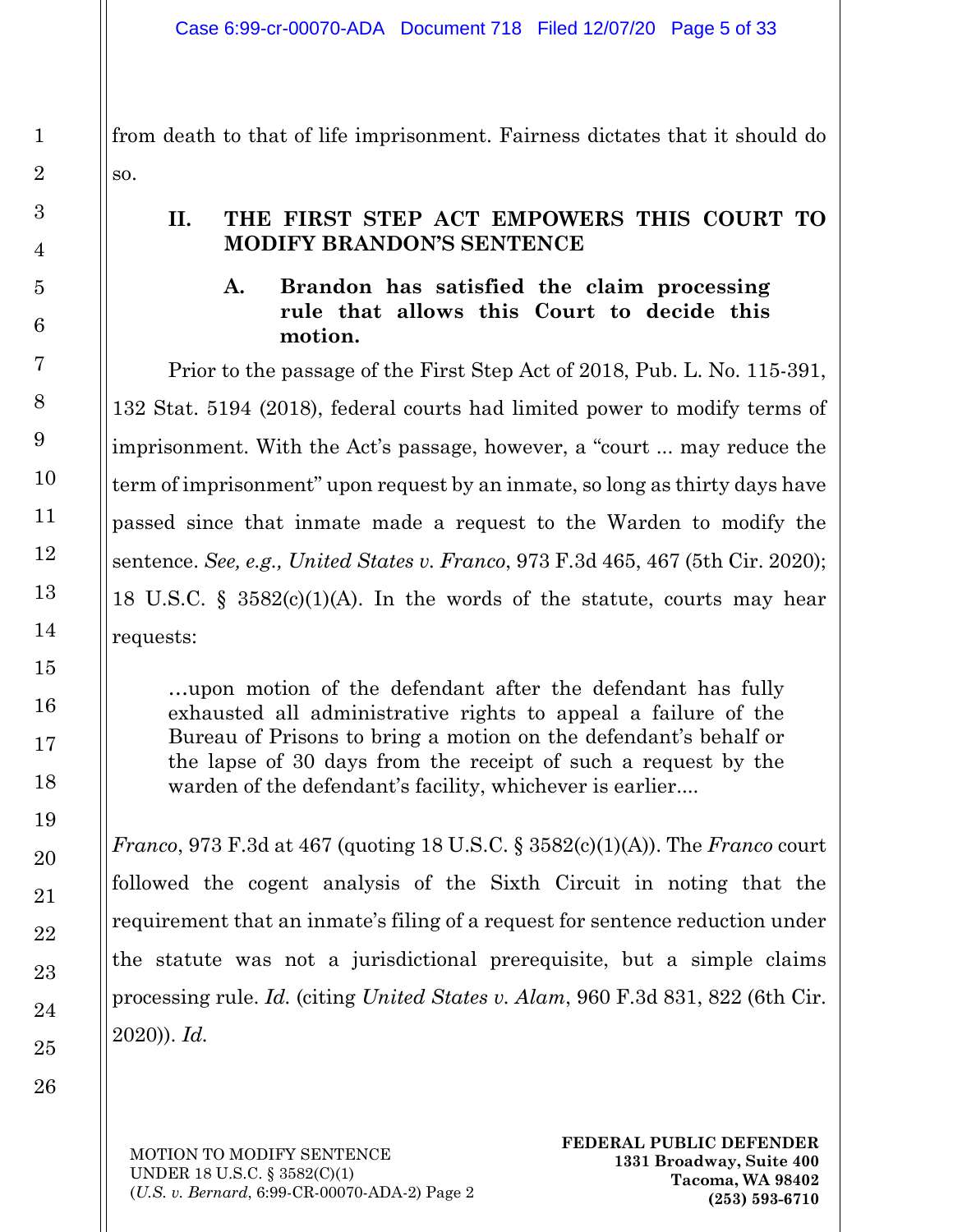In this case, Brandon has satisfied the claim processing rule by requesting, more than thirty days ago, that the Warden modify his sentence from that of death to life imprisonment. The Warden denied that request. *See* Exhibit 1. The Court is therefore empowered to grant this motion.

## **B. The Court has broad discretion under the First Step Act to modify Brandon's death sentence to life imprisonment with no possibility of parole.**

<span id="page-5-0"></span>This Court has the statutory authority to grant Mr. Bernard relief from his death sentence based on the extraordinary and compelling circumstances discussed below. Specifically, 18 U.S.C. § 3582(c)(1)(A)(i), as amended by the First Step Act, empowers a district court to grant compassionate relief "in any case" where it finds that extraordinary and compelling reasons warrant relief. The text of the statute is unambiguous in granting the courts this authority, and the legislative history of both the Comprehensive Crime Control Act of 1984 and the First Step Act reinforce the statute's plain meaning. *See* S. Rep. No. 98-225, at 55–-56, 121 (1983).

Viewing that same text and legislative history, four federal courts of appeals have held that district courts have "full discretion . . . to determine whether an 'extraordinary and compelling' reason justifies compassionate release when an imprisoned person files a § 3582(c)(1)(A) motion." *United States v. Jones*, -- F.3d --, No. 20-3701, 2020 WL 6817488, at \*1–2 (6th Cir. Nov. 20, 2020). *See also United States v. Brooker*, 976 F.3d 228 (2d Cir. 2020) ("[T]he First Step Act freed district courts to consider the full slate of extraordinary and compelling reasons that an imprisoned person might bring before them in motions for compassionate release."); *United States v. McCoy*, No. 20-6821, 2020 WL 7050097, at \*7 (4th Cir. Dec. 2, 2020); *United States v. Gunn*, -- F.3d --, No. 20-1959, 2020 WL 6813995, at \*2 (7th Cir. Nov. 20, 2020);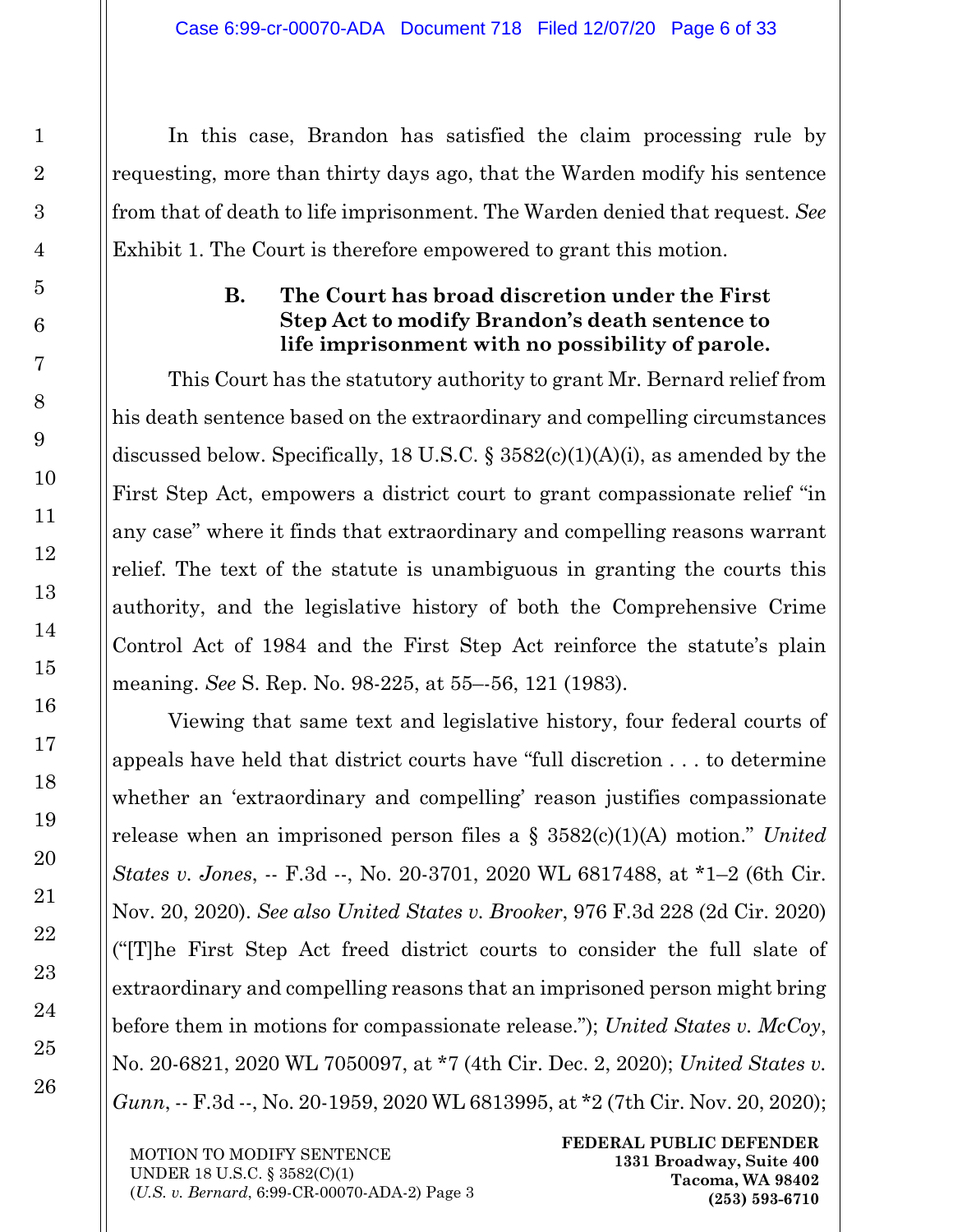*United States v. Cantu*, 423 F.Supp.3d 345, 351–52 (S.D. Tex. 2019) (following the majority of district courts and holding that the correct interpretation of  $\S$  3582(c)(1)(A) – based on text, statutory history and structure – is that when a defendant brings a motion for modification under 18 U.SC. § 3582(c)(1), the court has discretion to determine whether any extraordinary and compelling reasons other than those delineated in U.S.S.G. § 1B1.13 cmt. n.1(A)-(C) warrant granting relief).

Thus, this Court has the authority to exercise compassion by granting Mr. Bernard relief from his death sentence through the "mechanism of lenity" provided by the First Step Act,  $\S$  3582(c)(1)(A), which states that the court may reduce a sentence if it finds "extraordinary and compelling reasons" exist for the reduction. It was always the intent of Congress that  $\S 3582(c)(1)(A)$ operate as a "safety valves for modification of sentences" allowing for "later review of sentences in particularly compelling situations[.]" *See* S. Rep. No. 98–225, at 55–56, 121 (1983). In particular, it was Congress's intent that this authority be exercised in a manner that keeps "the sentencing power in the judiciary where it belongs." *Id*. at 121 (emphasis added).

For this reason, the Fourth Circuit rejected the government's claim made in *McCoy* that the district court usurped the role of the executive branch in finding that extraordinary and compelling reasons existed for compassionate release, likening the court's grant of compassionate release to executive clemency. Rather, as the *McCoy* court pointed out, the defendants had not petitioned for clemency directed at the executive branch but instead "moved for compassionate release under a duly enacted congressional statute, which, in turn, authorizes the judicial branch to grant such motions." *McCoy*, 2020 WL 7050097, at \*12. The court went on to say that "while the

MOTION TO MODIFY SENTENCE UNDER 18 U.S.C. § 3582(C)(1) (*U.S. v. Bernard*, 6:99-CR-00070-ADA-2) Page 4 **FEDERAL PUBLIC DEFENDER 1331 Broadway, Suite 400 Tacoma, WA 98402 (253) 593-6710**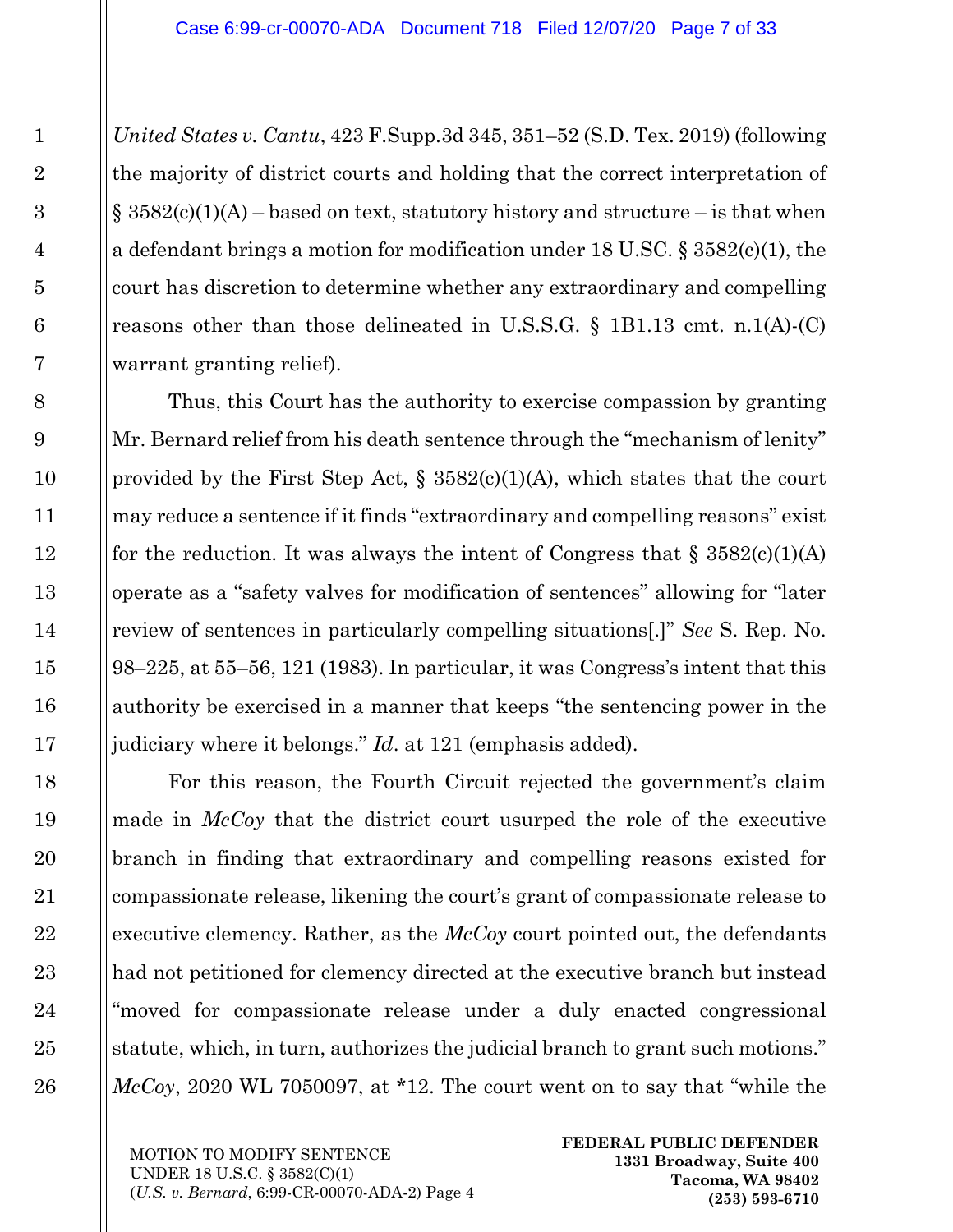finality of sentences in an important principle,  $\S$  3582(c)(1)(A) 'represents Congress's judgment that the generic interest in finality must give way in certain individual cases,' and authorizes judges to implement that judgment. To the extent the government suggests that the district court decisions here violate the constitutional separation of powers, we do not agree." *Id*. (internal citation omitted).

In other words, the exercise of this Court's full discretion to grant Mr. Bernard compassionate<sup>[1](#page-7-2)</sup> relief makes no end run around the power reserved to the executive branch. Rather, Congress has specifically provided this Court with the power to correct an injustice, which as the *McCoy* court made clear is in harmony with our system of checks and balances. Thus the Court has the statutory authority to grant compassionate relief here based on "extraordinary and compelling reasons," which compel that Mr. Bernard's life be spared.

#### <span id="page-7-0"></span>**III. A GREAT NUMBER OF EXTRAORDINARY AND COMPELLING REASONS EXIST FOR MODIFYING BRANDON'S SENTENCE.**

#### **A. Summary of arguments in support of the requested sentence modification.**

<span id="page-7-1"></span>A majority of the surviving jurors in this case no longer support the death sentence that they issued for Brandon in 2000. As noted, the decision to try Brandon's case as a capital one was likely driven by the racist theories that underlay the now-discredited superpredator myth – that Black

<span id="page-7-2"></span><sup>&</sup>lt;sup>1</sup> "The Compact Edition of the Oxford English Dictionary (1971 ed.) at 489 defines 'compassion' as: 'The feeling or emotion, when a person is moved by the suffering or distress of another, and by the desire to relieve it; pity that inclines one to spare or to succour.'" *United States v. Shakur*, -- F.Supp.3d --, No. 82 CR 312 A(CSH), 2020 WL 6482875, at \*1, n.1 (S.D.N.Y. Nov. 2, 2020).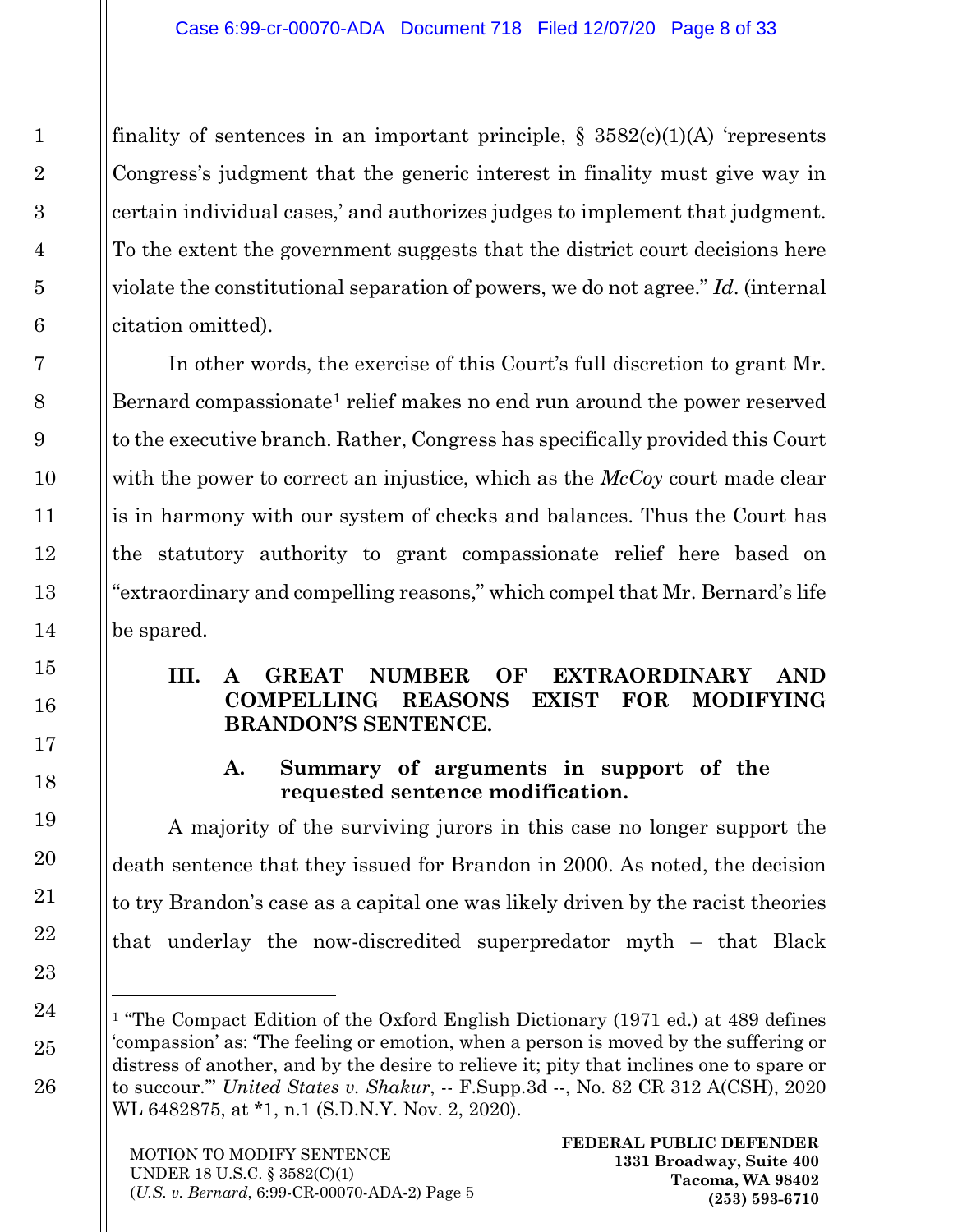adolescent males are inherently dangerous and must be locked up else they grow more and more violent. This is exactly the theory that the government advanced to secure a death sentence, and it holds no currency today. Recent decisions from the DOJ show that, if this case were prosecuted today, Brandon would not even be selected for capital prosecution. And Brandon has proved the government's future dangerousness prediction to be entirely false; he has been a model prisoner without a single disciplinary infraction in twenty years of confinement, and has repeatedly expressed remorse for his actions and counseled others not to follow in his path.

The death penalty should be reserved for the worst murderers, and Brandon is certainly not a member of that class. Brandon was just eighteen years old at the time of the offense. He had no prior violent criminal record, and had a minor role in the offense, relative to that of ringleader Christopher Vialva. Brandon was not even present when the Bagleys were abducted, nor did he participate in the prolonged captivity and robbery that followed. Vialva is the one who decided to kill the Bagleys, shooting them both in the head at close range.

At Vialva's direction,<sup>[2](#page-8-0)</sup> and along with codefendant Terry Brown, Brandon did help set fire to the Bagleys' car, but he believed Mrs. Bagley to

<span id="page-8-0"></span><sup>2</sup> More than fifteen years ago, the Government unequivocally committed itself to the view that the trial evidence "showed that the Bagleys' car was set on fire based on the [sic] Vialva's plan and 'at the direction of Mr. Vialva.'" Response to Motion to Vacate, Set Aside or Correct Sentence, (dkt. 418) at 75, *United States v. Bernard*, No. W-99-CR-70(2) (WDTX, December 8, 2004). More recently, the Government emphatically told the Supreme Court that Mr. Vialva was the mastermind behind these offenses, calling him "the ringleader of the murders of Todd and Stacey Bagley." Brief of the United States in Opposition to Petition for a Writ of Certiorari and to Application for a Stay of Execution at 26, *Vialva v. United States*, Nos. 20- 5766 and 20A49 (U.S. Sup. Ct., September 22, 2020). And at the change of plea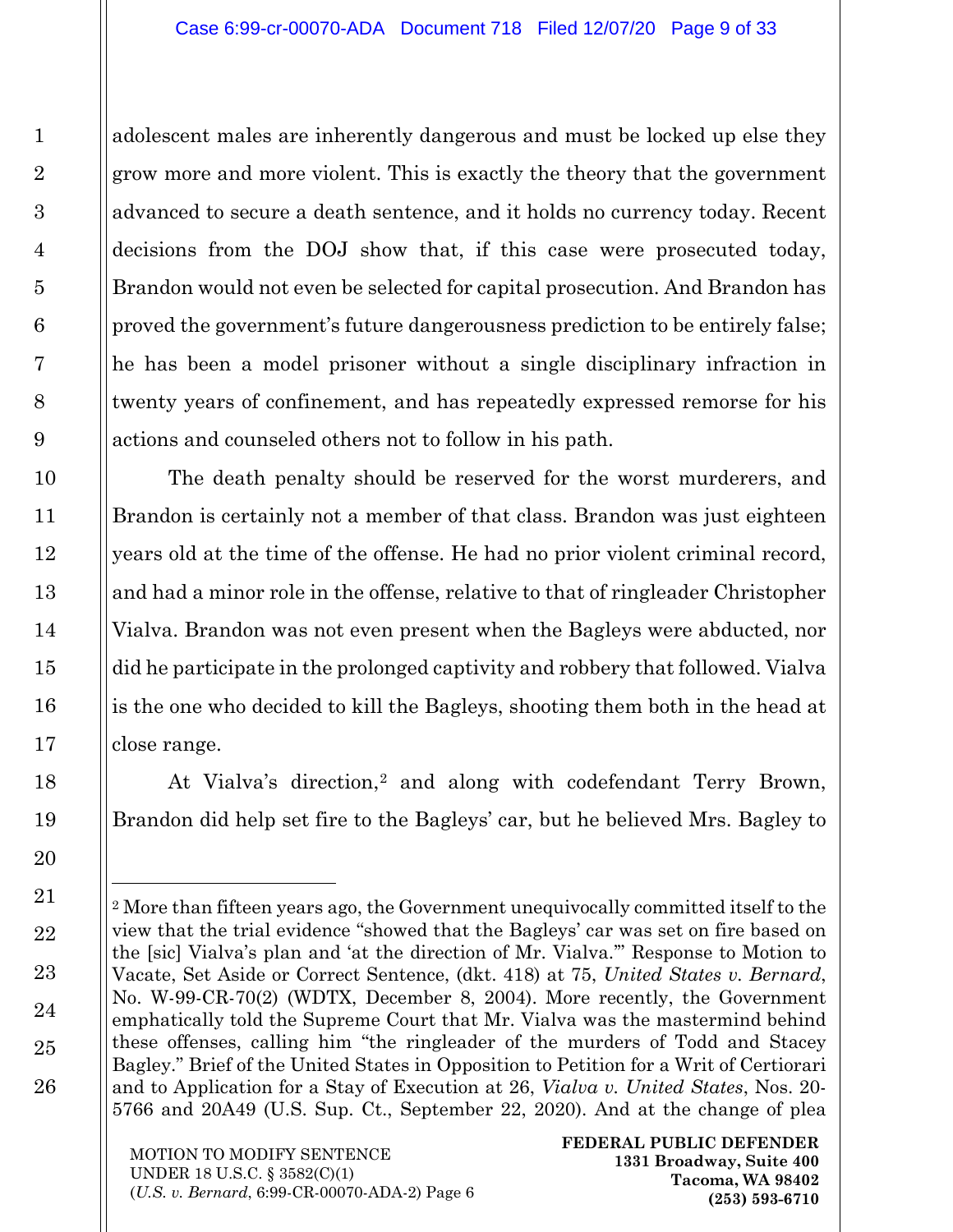be dead at that point, and she may very well have been.[3](#page-9-0) Regardless of whether Mrs. Bagley lived for a few moments after that gunshot, that wound in itself was going to cause her death, and there is no dispute that the gunshot immediately rendered her unconscious and therefore unable to feel pain until her death.<sup>[4](#page-9-1)</sup> Thus, contrary to what has often been implied throughout this

hearing for codefendants Terry Brown and Christopher Lewis, the government declared this as fact:

AUSA: Before the trunk was shut, and at the direction of Vialva, Brown poured some lighter fluid into the trunk area. *At the direction of Christopher Vialva*, Bernard then lit a match and threw it inside the vehicle, which ignited the fire in the vehicle.

Transcript of Rearraignment Proceedings, *United States v. Terry Terrell Brown*, W-99-CR-061 (1) and *United States v. Christopher Michael Lewis*, W-99-CR-061 (2) (December 16, 1999) at 35 (AUSA Mark Frazier, describing the factual basis for the guilty pleas of both Brown and Lewis), attached as Exhibit 5 to Motion to Vacate, Set Aside, or Correct Judgment and Sentence, *Bernard v. United States*, No. 6:04 cv-00164-WSS (June 14, 2004), dkt. 377-3 at 109, 144 (emphasis added).

<span id="page-9-0"></span><sup>3</sup> Post-trial, a prominent Texas forensic pathologist reviewed the evidence and concluded that Mrs. Bagley was likely already medically dead by the time she was exposed to the fire, as the unsurvivable gunshot wound to the head administered by Vialva likely immediately killed her. *See* Declaration of Stephen Pustilnik, M.D. (former Chief Medical Examiner of Galveston County, Texas, and current Chief Medical Examiner of Fort Bend County, Texas), at ¶¶ 12, 14, 15 (October 25, 2012) (Attached as Exhibit 2).

<span id="page-9-1"></span><sup>4</sup> As the Government has recognized, consciousness is a prerequisite to experiencing pain or suffering. In defending its current execution protocol, the Government states that pentobarbital ensures a humane death precisely because it causes the condemned prisoner to "lose consciousness within 10-30 seconds," with the result that he is "unaware of any pain or suffering before death occurs within minutes." *See* Application for a Stay or Vacatur of the Injunction Issued by the United States District Court for the District of Columbia, *United States v. Lee*, No. 20A8 (U.S. Sup. Ct., July 13, 2020).

MOTION TO MODIFY SENTENCE UNDER 18 U.S.C. § 3582(C)(1) (*U.S. v. Bernard*, 6:99-CR-00070-ADA-2) Page 7 **FEDERAL PUBLIC DEFENDER 1331 Broadway, Suite 400 Tacoma, WA 98402 (253) 593-6710**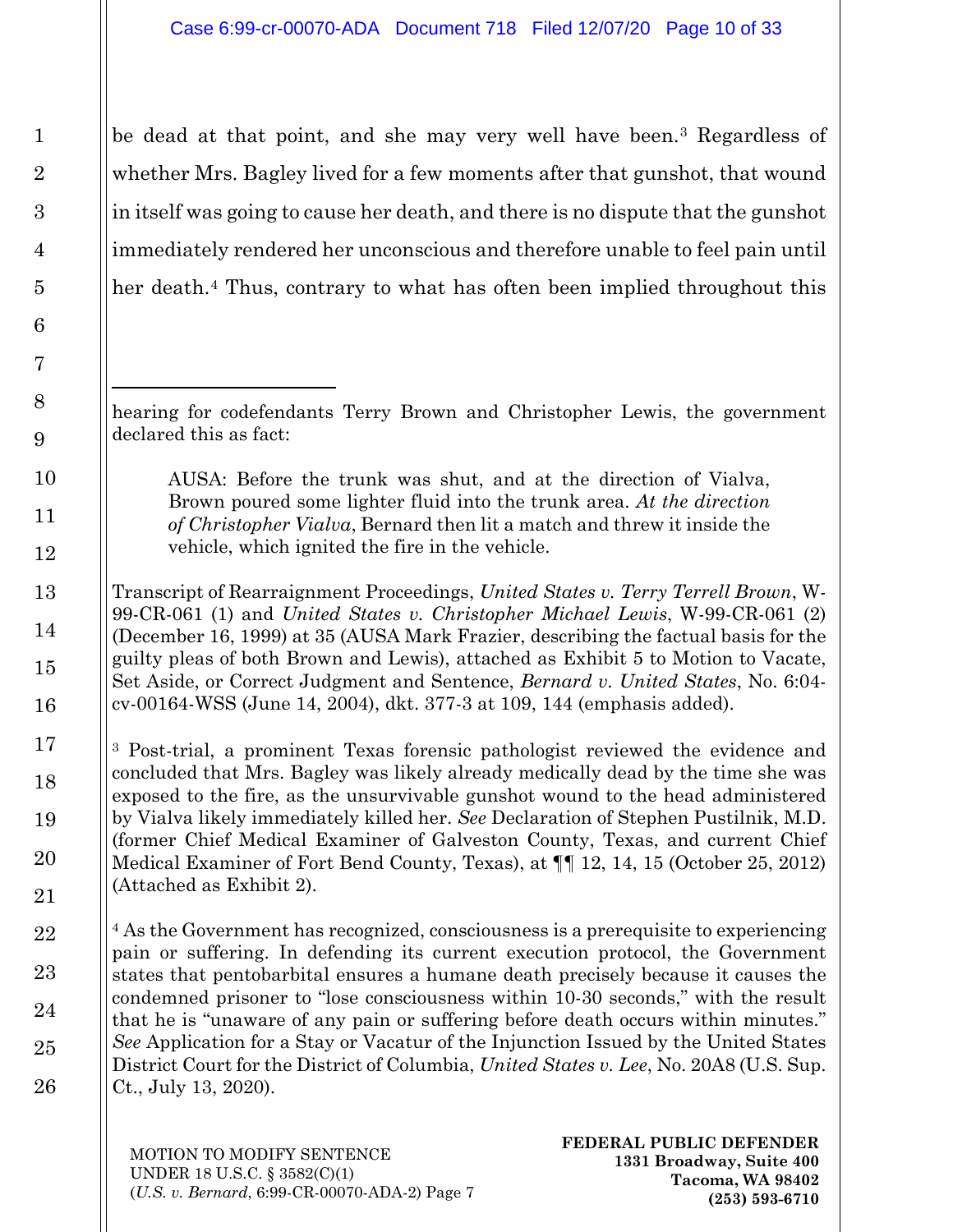case, Mrs. Bagley did not suffer an agonizing death because of the fire that Brown and Bernard set at Vialva's direction.<sup>[5](#page-10-0)</sup>

As noted, Terry Brown engaged in essentially the same conduct as Brandon, yet Brown was given a 20-year sentence while Brandon now faces execution. The only reason for this gross disparity is that Brandon was 18 years old at the time of the offense, while Brown was 17 years old – in fact just two months and nine days shy of 18. Given that Brown's accomplice liability mirrored Bernard's, this case shows the extreme arbitrariness of the administration of the death penalty.

Society as a whole is stepping away from the death penalty. Executions and new death sentences have both been in a steep decline for the last two decades. Executing Brandon now would be especially arbitrary, since the Biden administration has pledged to stop all federal executions.<sup>[6](#page-10-1)</sup> Brandon is not among the "worst of the worst" for whom the federal death penalty ought

<span id="page-10-0"></span><sup>5</sup> Even one of this Court's past orders have wrongly implied this, no doubt inadvertently. *See* Order on Motion for Injunctive Relief at 2, dkt. 690, *United States v. Christopher Andre Vialva*, W-99-CR-070(1) (W.D.TX, Waco Division, September 11, 2020) ("Todd was instantly killed, but Stacie survived the gunshot long enough to *burn alive* after one accomplice, Brandon Bernard, set the car on fire.") (emphasis added).

<span id="page-10-1"></span><sup>6</sup> *See* [https://joebiden.com/justice/#.](https://joebiden.com/justice/) The section that outlines the incoming administration's plan to strengthen America's commitment to justice provides:

<sup>•</sup> **Eliminate the death penalty**. Over 160 individuals who've been sentenced to death in this country since 1973 have later been exonerated. Because we cannot ensure we get death penalty cases right every time, Biden will work to pass legislation to eliminate the death penalty at the federal level, and incentivize states to follow the federal government's example. These individuals should instead serve life sentences without probation or parole.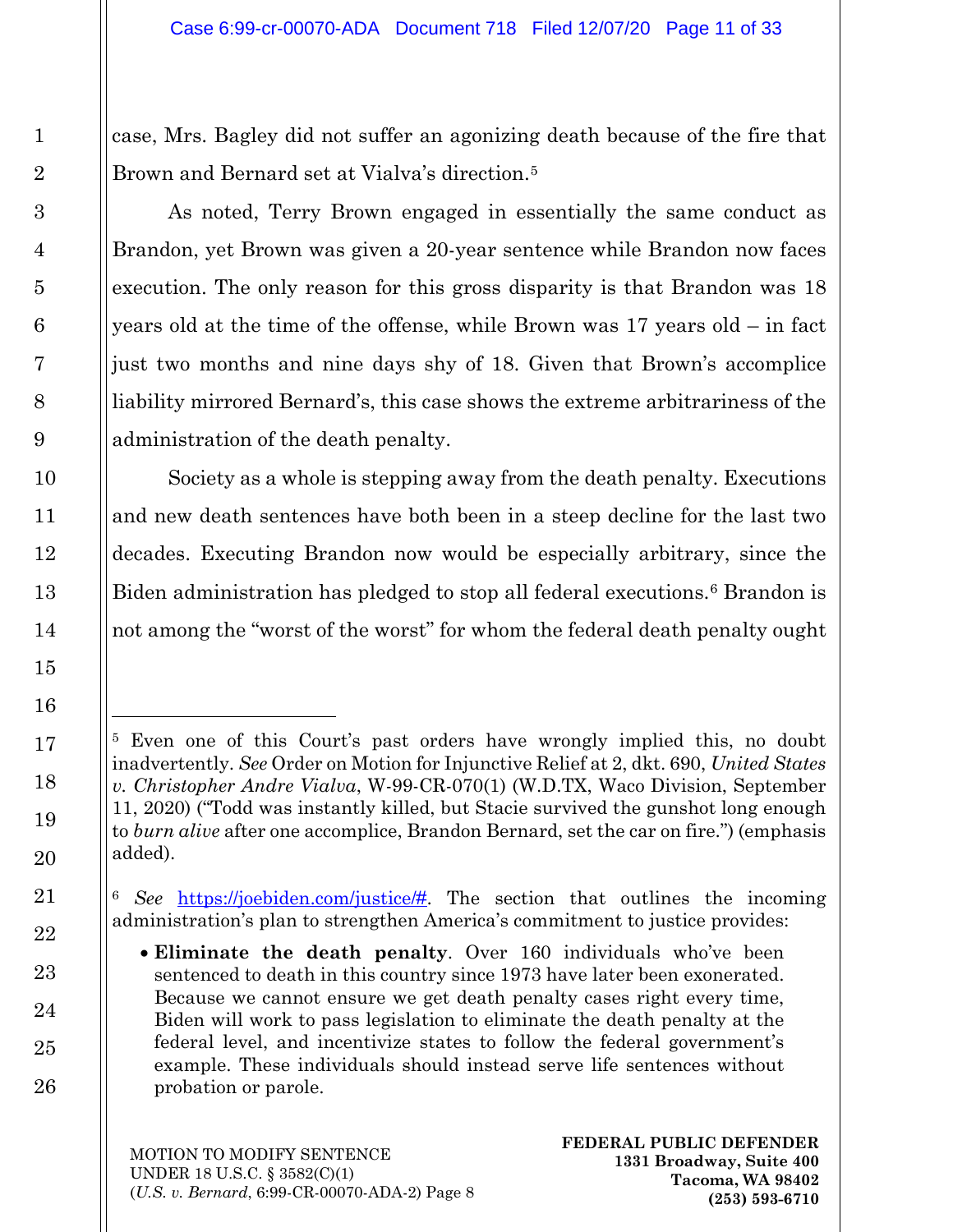to be reserved, and it would be a terrible tragedy for him to be among the very last federal prisoners to be executed.

The jurors spared Brandon's life on two of the three death-eligible counts, despite that fact that his trial attorneys failed to present any meaningful case for life, even waiving opening arguments at both phases of the trial. If Brandon's trial counsel had presented jurors with other readily available information (such as his disadvantaged upbringing and early expressions of remorse to religious leaders), the jury would not have reached a verdict of death, a fact that several jurors now confirm.

<span id="page-11-0"></span>Brandon Bernard should not be on Death Row. This Court should reduce his sentence to life imprisonment without the possibility of release.

### **B. This case is tainted with the implicit racism of the times in which the case was tried.**

## *1. The superpredator myth contaminated this case from the very start.*

<span id="page-11-1"></span>Beginning around 1994, the media seized on a term popularized by academics John J. DiIulio and James Alan Fox: "superpredators." DiIulio and Fox warned of incoming waves of violence perpetuated by adolescents who were predisposed to violence and incapable of feeling remorse:

DiIulio warned that by the year 2000 an additional 30,000 young "murderers, rapists, and muggers" would be roaming America's streets, sowing mayhem. "They place zero value on the lives of their victims, whom they reflexively dehumanize as just so much worthless 'white trash,'" he wrote.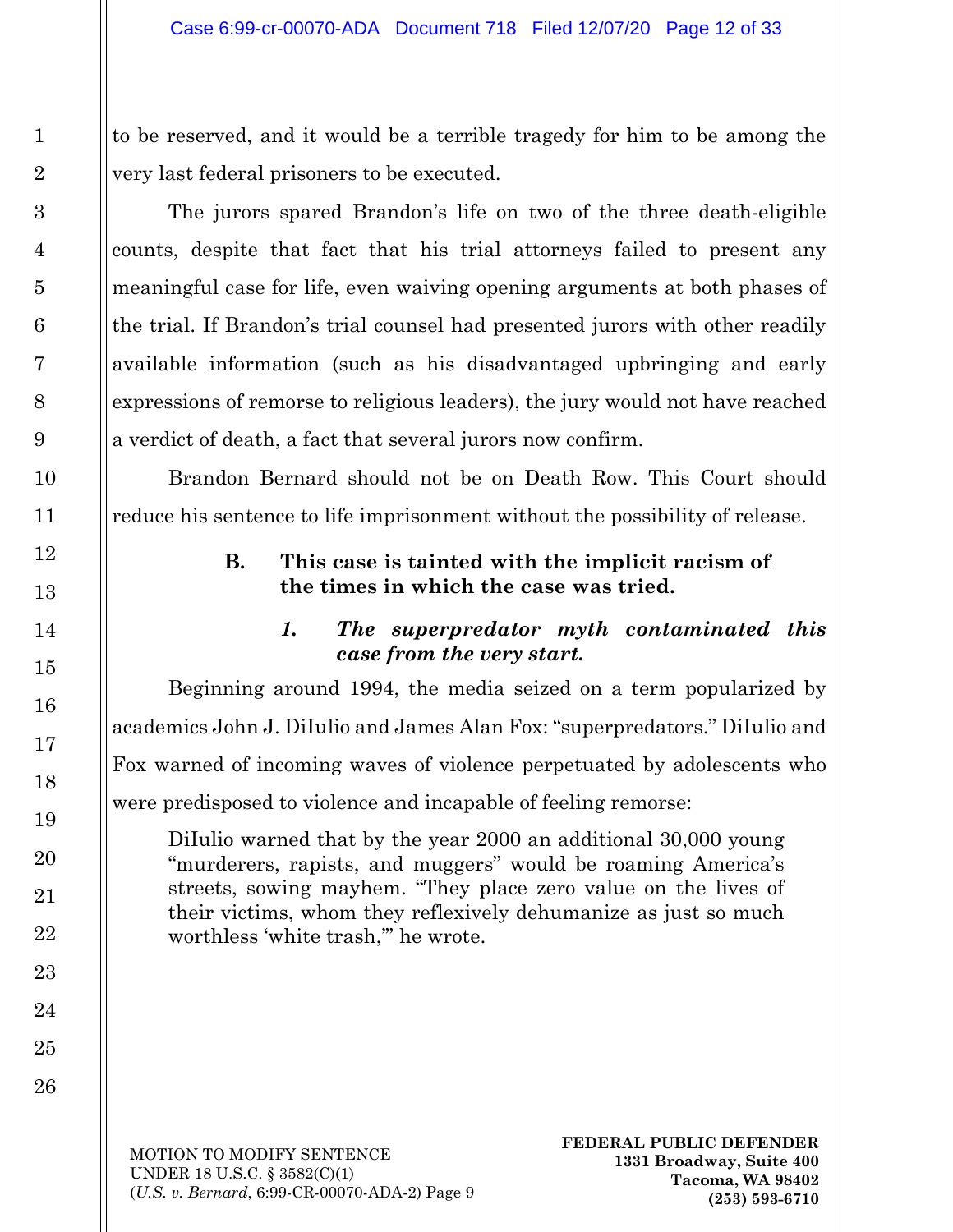Carol Bogert and Lynnell Hancock, "*Superpredator: The media myth that demonized a generation of black youth*," The Marshall Project (November 20, 2020).[7](#page-12-0)

While the term was not explicitly racist, it was racially charged: as DiIulio's invocation of the phrase "white trash" suggests. The term's negative impact across communities of color can hardly be overstated – it changed for the worse the way prosecutors, judges, juries, and the community at large viewed young Black men. A constant media focus on the term "superpredator" caused an unfounded panic that was premised on the idea that a lot of young Black kids were remorseless criminals who relished violence for its own sake.[8](#page-12-1)

The hysteria that surrounded this term was used to increase the punishments in many jurisdictions and led to the passage of the "Violent Crime Control and Law Enforcement Act of 1994," 108 Stat 1796, which among other things expanded the federal death penalty to cover carjackings resulting in death.[9](#page-12-2) 18 U.S.C. § 2119. With this carjacking expansion, the 1994 crime bill supported the idea that Brandon's case should be prosecuted

MOTION TO MODIFY SENTENCE UNDER 18 U.S.C. § 3582(C)(1) (*U.S. v. Bernard*, 6:99-CR-00070-ADA-2) Page 10

<span id="page-12-0"></span>[https://www.themarshallproject.org/2020/11/20/superpredator-the-media-myth](https://www.themarshallproject.org/2020/11/20/superpredator-the-media-myth-that-demonized-a-generation-of-black-youth)[that-demonized-a-generation-of-black-youth](https://www.themarshallproject.org/2020/11/20/superpredator-the-media-myth-that-demonized-a-generation-of-black-youth)

<span id="page-12-1"></span><sup>8</sup> *See generally* "The Super Predator Scare", New York Times Video (April 6, 2014) [\(https://www.nytimes.com/video/us/100000002807771/the-superpredator](https://www.nytimes.com/video/us/100000002807771/the-superpredator-scare.html)[scare.html\)](https://www.nytimes.com/video/us/100000002807771/the-superpredator-scare.html).

<span id="page-12-2"></span><sup>9</sup> *See, e.g.*, U.S. Dept. of Justice Fact Sheet on the Violent Crime and Law Enforcement Act of 1994 (October 24, 1994) [\(https://www.ncjrs.gov/txtfiles/billfs.txt\)](https://www.ncjrs.gov/txtfiles/billfs.txt).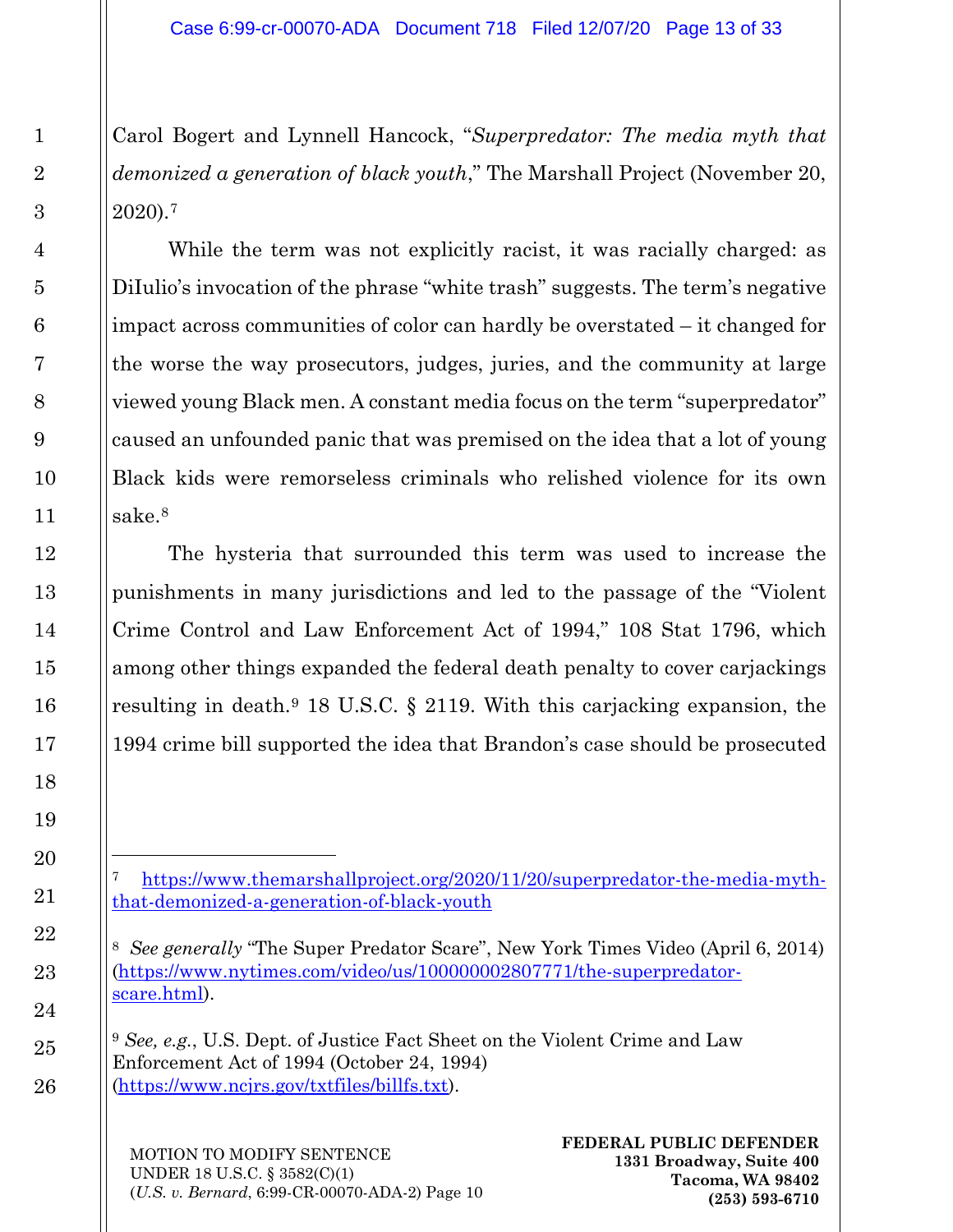federally, even though nothing about the surrounding facts otherwise cried out for federal prosecution.

The decision by Janet Reno to try Brandon's case as a death case certainly was driven by the superpredator hysteria. There is just no other explanation for it. Brandon was only 18, he was a non-shooter, and he wasn't present for the abduction. He wasn't present for the robbery. He did not lead or direct the actions of the others involved. These tragic events were organized and directed by Christopher Vialva, whom the government has rightly recognized as the ringleader. As repeatedly acknowledged by the government, Brandon followed Vialva's directions. That was his great fault. He was a follower who did not stand up and stop the madness. The results were horrible, but he is not, and his actions on that day do not warrant his execution.

That the decision to try Brandon's case as a capital case can be seen as a product of the times – and an era that has receded into the past – is illustrated by the cases that the Attorney General *has* elected *not to try* as capital cases, cases that present far more aggravated facts than that of Brandon's conduct.

For example, in May 2019 the Government agreed to spare Mariah Ferry, Chase Smothermon, and Jose Torrez. The three conspired to abduct two victims after the victims stole their marijuana and cash. They beat one with a baseball bat, bound him, and then videotaped his further assault and death. They then committed "unthinkable acts of desecration" on his body. Showing pictures of the desecrated victim's body to the other victim, they assaulted him for hours and threatened to do the same to him unless he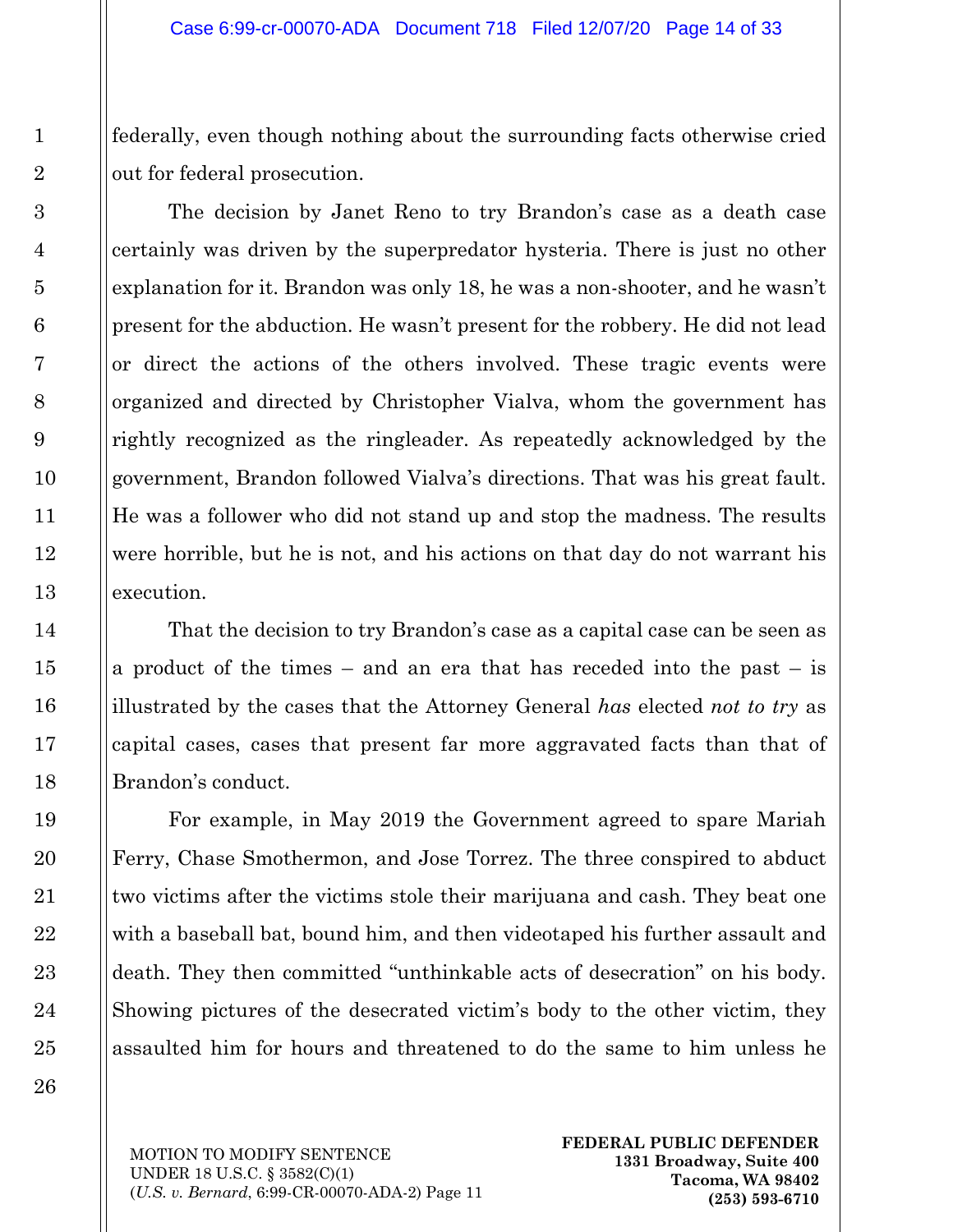showed them where the stolen drugs were, stating they killed the first victim "as a lesson to others."[10](#page-14-0)

In November 2019, the Government chose not to pursue the death penalty against Ryan Bacon and Dontae Sykes. As a result of a dispute between drug dealers, Bacon, Sykes and others stalked the other dealer for over a month, placed a bounty on his head, kidnapped and murdered his girlfriend (shooting her five times), and accidentally shot a 6-year-old boy while attempting to shoot the other dealer. The boy has been left largely paralyzed.[11](#page-14-1)

In May, 2019, the Government elected to forego the death penalty as to Jeremiah Farmer. Farmer was convicted at trial of two RICO murders in connection with gang activity. The victims died of extensive head injuries due to blunt force trauma. The charges were originally brought by the state, but were dismissed after critical witnesses recanted their statements to police following threats and intimidation. Farmer also engaged in robbery, threat to kill, and a shooting that appeared intended to kill; he described his pleasure in hitting people hard enough to break their bones.[12](#page-14-2)

<span id="page-14-2"></span><sup>12</sup> *See* Meredith Colias-Pete, *Gang member convicted in 1999 Hammond double murder*, Chicago Tribune (July 11, 2019) [\(https://www.chicagotribune.com/suburbs/post-tribune/ct-ptb-hammond-farmer-](https://www.chicagotribune.com/suburbs/post-tribune/ct-ptb-hammond-farmer-sentence-st-0711-20190711-32s7ti6nkbgzzd33rxhrt4wr4i-story.html)

<span id="page-14-0"></span><sup>10</sup> *See* Courtney Allen, *Two final suspects take plea deals in brutal killing*, KRQE (February 13, 2020) [\(https://www.krqe.com/news/crime/two-final-suspects-take](https://www.krqe.com/news/crime/two-final-suspects-take-plea-deals-in-brutal-killing/)[plea-deals-in-brutal-killing/\)](https://www.krqe.com/news/crime/two-final-suspects-take-plea-deals-in-brutal-killing/); United States Sentencing Memorandum, *United States v. Smothermon*, No. 18-cr-930-2 MV, dkt. 263 (D.NM, June 10, 2020).

<span id="page-14-1"></span><sup>11</sup> *See* Xerxes Wilson, *Drug dealer who admitted role in 6-year-old's shooting, woman's execution takes plea*, Delaware Online (January 10, 2020) [\(https://www.delawareonline.com/story/news/2020/01/10/man-takes-plea-death](https://www.delawareonline.com/story/news/2020/01/10/man-takes-plea-death-penalty-case-boys-shooting-womans-murder/4429530002/)[penalty-case-boys-shooting-womans-murder/4429530002/\)](https://www.delawareonline.com/story/news/2020/01/10/man-takes-plea-death-penalty-case-boys-shooting-womans-murder/4429530002/); Redacted Indictment, *United States v. Bacon*, No. 18-75-DNA, dkt. 3 (D. Del. October 4, 2018).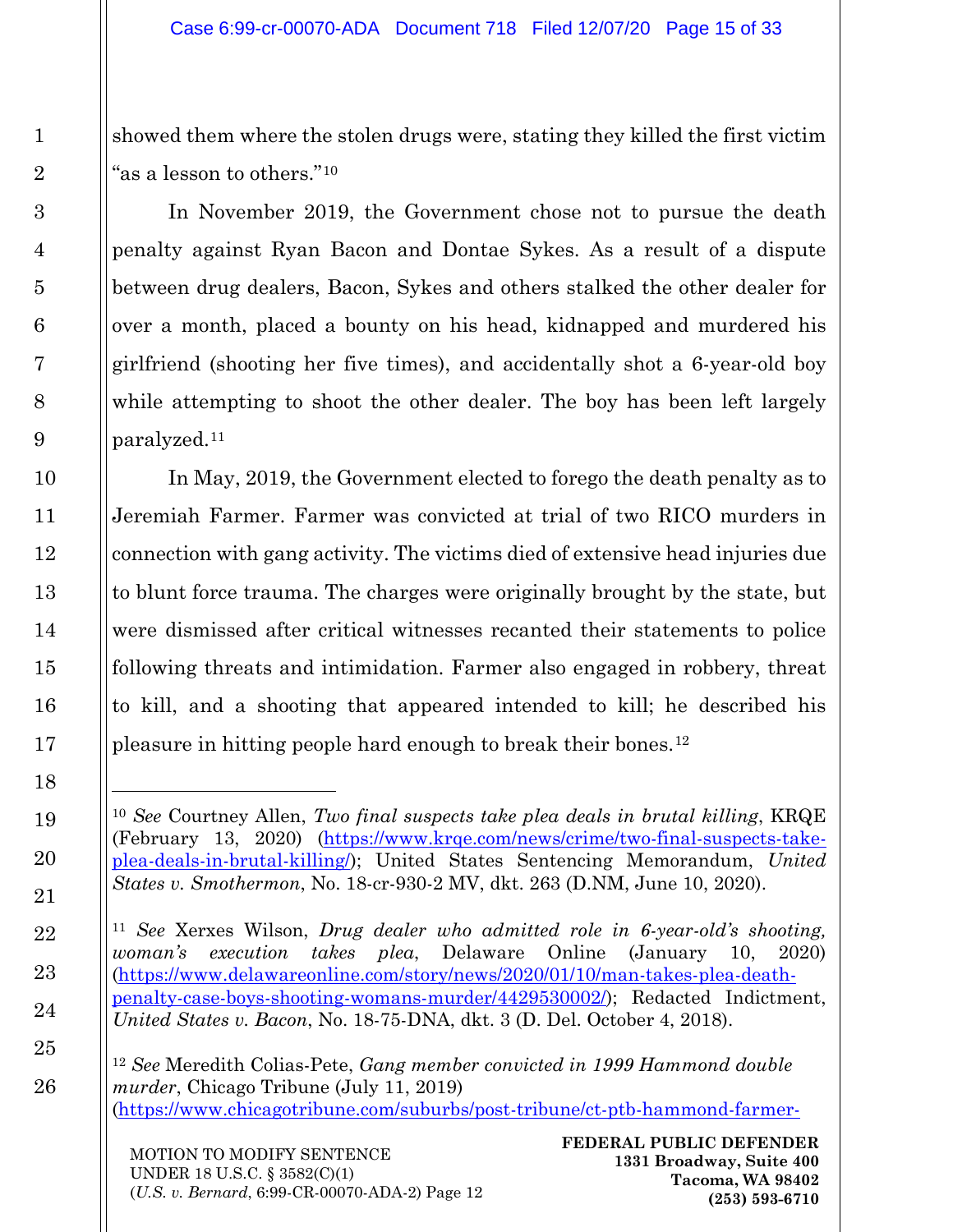These cases differ from Brandon's in that in each case the defendants were the principal actors in their horrific crimes. In contrast, Brandon was an 18–year–old accomplice who did not occupy a leading role in the offense for which he has been sentenced to death.

#### *2. A death verdict resulted because the superpredator myth entered the courtroom.*

<span id="page-15-0"></span>As with the decision to charge Brandon's case capitally, the resulting death sentence was also a product of the moral panic generated by the superpredator myth. In fact, the government invited the jurors to return a verdict that was based on that false myth. The crux of the government's case was that Vialva and Brandon were apex predators who needed to be killed rather than merely caged. While suppressing expert opinion evidence that Brandon was only peripherally in the gang,<sup>[13](#page-15-1)</sup> the government labeled Brandon as a "top  $\log^{n} 14 - a$  $\log^{n} 14 - a$  $\log^{n} 14 - a$  leader who had earned a spot on death row.

The government provided wholly unscientific "evidence" of future dangerousness (via Richard Coons) – whose testimony of that nature has since been barred from the courtroom because it rests on no scientific method at all.[15](#page-15-3) The government's evidence endorsed the idea promulgated by DiIulio

<span id="page-15-1"></span><sup>13</sup> *See generally* Motion for Relief from Judgment, dkt. 661 (February 4, 2019).

<span id="page-15-2"></span><sup>14</sup> Dkt. 319 at 73.

l

<span id="page-15-3"></span><sup>15</sup> Coons' unreliable predictions mar the trial record at dkt. 318, pages 230-40. Among other errors, Coons blithely and unequivocally declared (with no objection from defense counsel) that "[t]he members of the gang will be asked to participate in criminal acts and violent acts [in prison]. I mean, that's just the facts." Dkt. 318 at 239. Coons' opinions were rightly barred from the courtroom as unreliable in

[sentence-st-0711-20190711-32s7ti6nkbgzzd33rxhrt4wr4i-story.html\)](https://www.chicagotribune.com/suburbs/post-tribune/ct-ptb-hammond-farmer-sentence-st-0711-20190711-32s7ti6nkbgzzd33rxhrt4wr4i-story.html)*;*  Government's Sentencing Memorandum*, United States v. Farmer*, No. 2:15 CR 72, dkt. 2791 (ND Ind. October 21, 2020).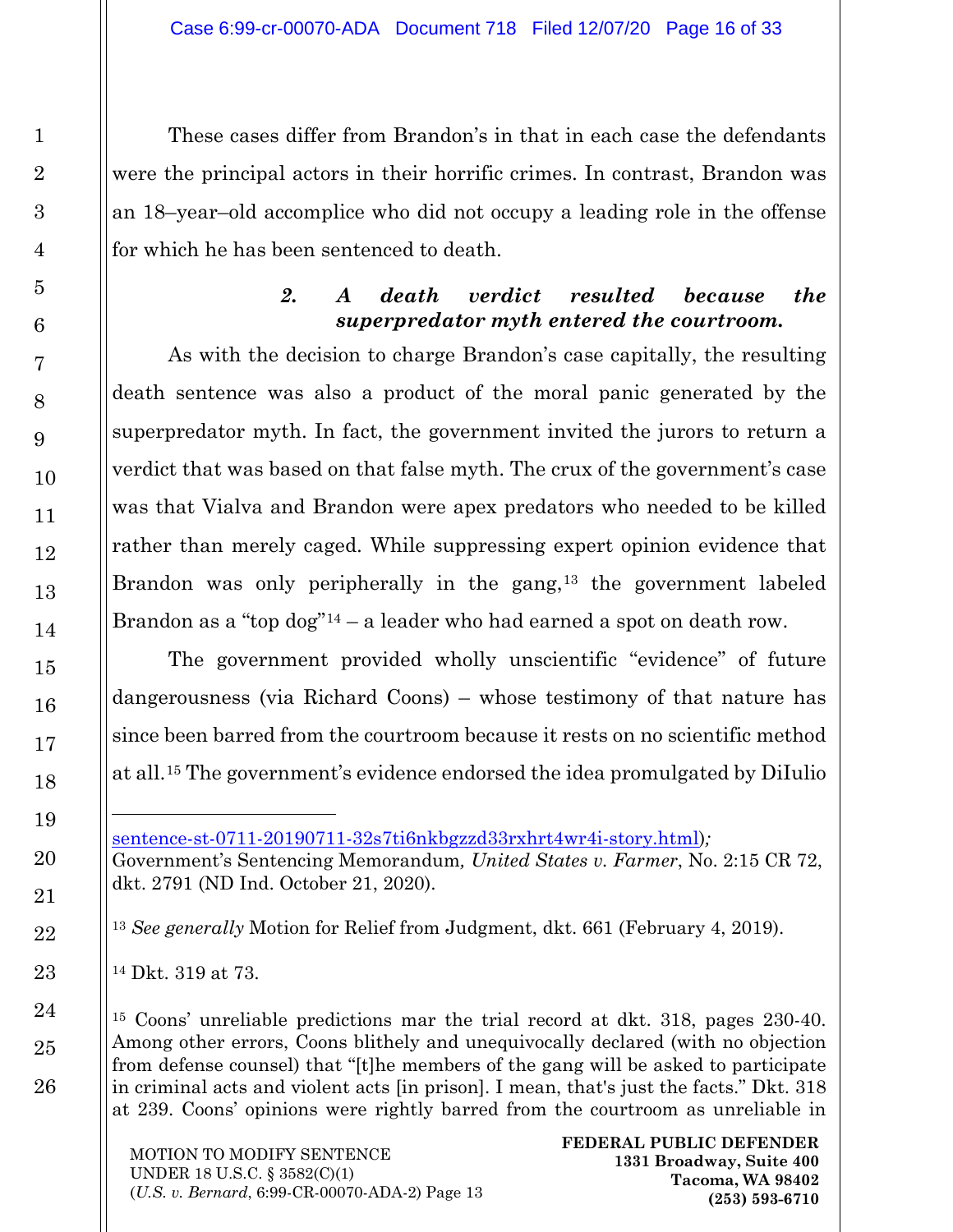and Fox, that Brandon was a violent and amoral character with no impulse control. The government called a BOP intelligence officer (Anthony Davis), who incorrectly implied (without challenge from Brandon's trial counsel) that Brandon's so-called gang ties meant that he would inevitably grow more violent over time, even if imprisoned on death row. Davis wrongly suggested that Brandon was part of a national gang, before wrongly suggesting that Brandon had no capacity for rehabilitation. Davis then declared that all gang members would "still do the same thing [in prison], burglary, robbery, they prey on the weak, they like to in the limelight, commit big crimes. The only exception would be no carjacking and stealing cars."[16](#page-16-0) Davis also declared that the youngest members of a gang would be especially prone to violence, stating this in unequivocal terms.[17](#page-16-1) Consistent with the superpredator myth, Davis subsequently agreed with the prosecutor's loaded question, "And does that generally mean that the younger or newer gang members to the prison

<span id="page-16-0"></span><sup>16</sup> Dkt. 318 at 242-43.

<span id="page-16-1"></span><sup>17</sup> Representative testimony provides:

When inmates come into the system, they are given a list of rules and regulations of things you can and cannot do. If he comes into the system and the Bloods want to recruit him, he has to be the low man on the totem pole. *He will commit crimes, he will prey on the weak, he will commit assaults, he will traffic drugs, he will sanction hits, if necessary, and carry them out, in order to "make bones" to be a part of that gang.*

Dkt. 318 at 244 (emphasis added).

MOTION TO MODIFY SENTENCE UNDER 18 U.S.C. § 3582(C)(1) (*U.S. v. Bernard*, 6:99-CR-00070-ADA-2) Page 14

l

*Coble v. State*, 330 S.W.3d 253, 280 (Tex. Crim. App. 2010). Before that barring, the Fifth Circuit relied upon them to support the incorrect future dangerous prediction and uphold Brandon's unjust death sentence on direct appeal, despite the fact that they were nominally offered only against Vialva. *See United States v. Bernard*, 299 F.3d 467, 482 n.11 and accompanying text (5th Cir. 2002).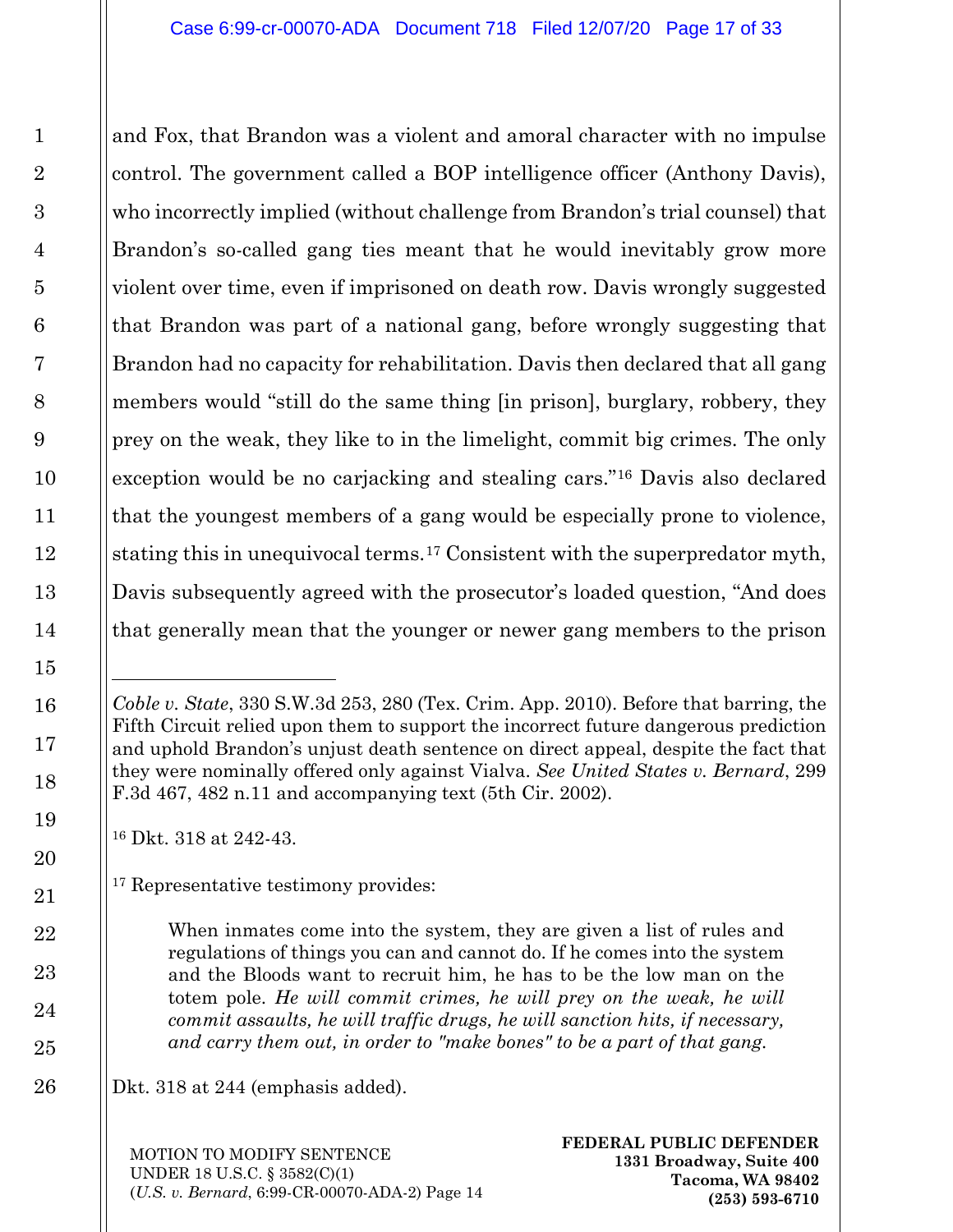system are generally the more violent ones?"[18](#page-17-0) This myth was then wrongly advanced on appeal, where the government repeated the incorrect claims that Brandon was part of a national gang and would therefore grow more and more violent as he matured in prison.[19](#page-17-1) The former Assistant United States Attorney who prosecuted that appeal has since authored an op-ed piece asking the Brandon's life be spared.[20](#page-17-2)

<sup>18</sup> Dkt. 318 at 245.

<span id="page-17-1"></span><span id="page-17-0"></span><sup>19</sup> The government in its brief on direct appeal argued emphatically that the trial evidence showed "[c]learly" that Bernard's "membership in a violent gang" showed "that Bernard will be a danger to the community in the future":

Appellant Bernard provided the gun, the incendiary fluid, the vehicle to accomplish the plan to car jack some innocent bystander and to rob them, and actually lit the car on fire. Bernard's same vehicle was used as a get away car. Further, *Bernard's history showed this activity was related to his membership in a violent gang. Clearly, the facts and intent regarding the instant offense show that Bernard will be a danger to the community in the future. Appellant Bernard was affiliated with a nationwide gang called "the bloods" (18 R. 1861). Appellants Bernard and Vialva were part of the "2-1-2 PIRU" gang in Killeen, which was part of the Bloods (18 R. 1863).*

Brief for the United States, *United States v. Bernard*, No. 00-50523 (5th Cir. October 18, 2001), 2001 WL 34093837 at \*122 (emphasis added; footnote deleted).

<span id="page-17-2"></span><sup>20</sup> Angela Moore, Opinion Contributor, "I helped put an 18-year-old Black teen on federal death row. I now think he should live," USA Today (December 5, 2020), the op-ed is available here:

<https://news.yahoo.com/helped-put-18-old-black-120025358.html> Ms. Moore was also interviewed about Brandon's case by CBS News, the video of which can be reviewed here:

[https://www.cbs.com/shows/cbs\\_this\\_morning/video/0H\\_qngRWe5zi2\\_w\\_ubQSI](https://www.cbs.com/shows/cbs_this_morning/video/0H_qngRWe5zi2_w_ubQSIPRTTbqycHRm/former-prosecutor-jurors-back-federal-inmate-who-is-set-to-die-next-week/) [PRTTbqycHRm/former-prosecutor-jurors-back-federal-inmate-who-is-set-to](https://www.cbs.com/shows/cbs_this_morning/video/0H_qngRWe5zi2_w_ubQSIPRTTbqycHRm/former-prosecutor-jurors-back-federal-inmate-who-is-set-to-die-next-week/)[die-next-week/](https://www.cbs.com/shows/cbs_this_morning/video/0H_qngRWe5zi2_w_ubQSIPRTTbqycHRm/former-prosecutor-jurors-back-federal-inmate-who-is-set-to-die-next-week/)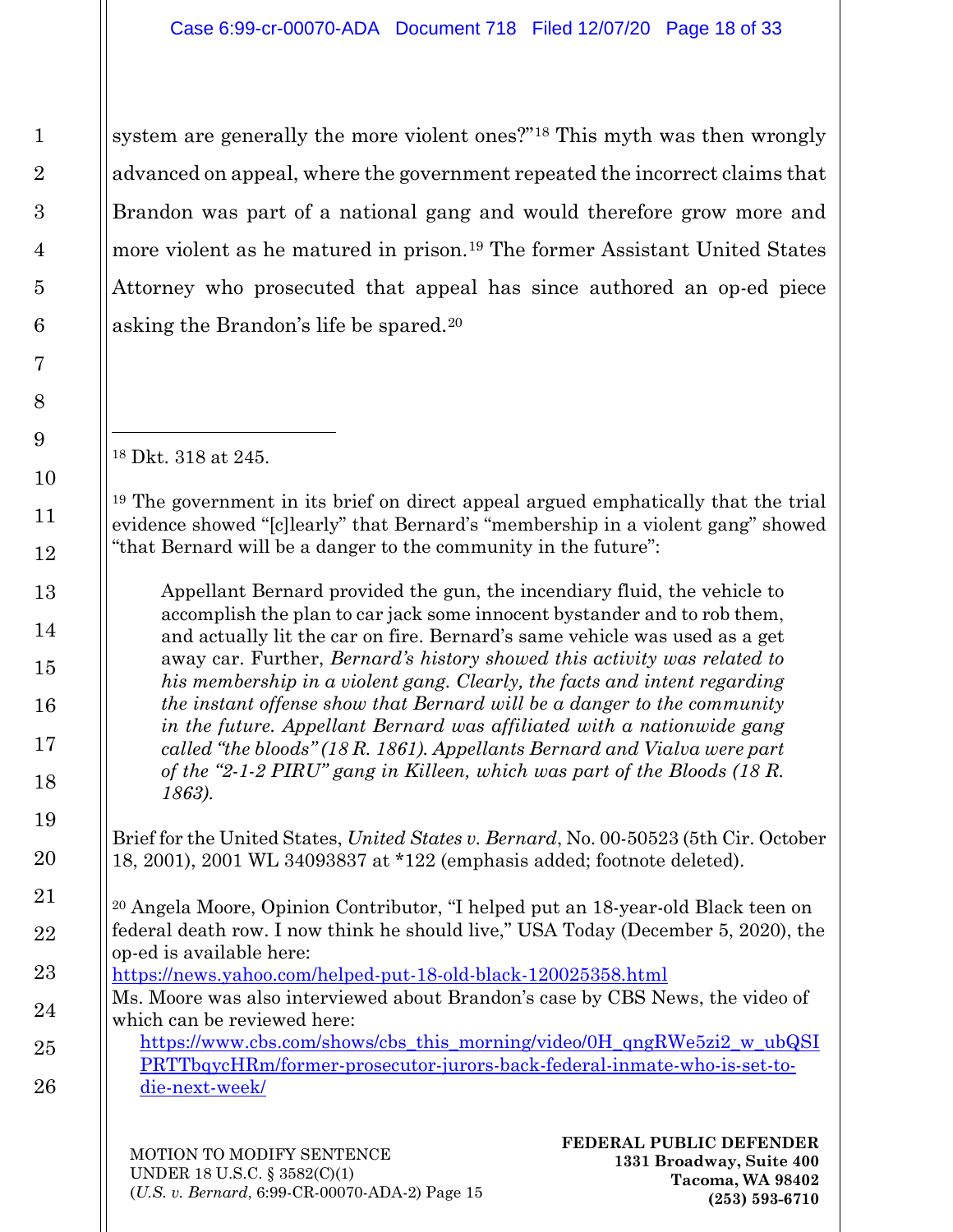Brandon's trial attorneys failed to provide any meaningful counter narrative to this future dangerousness testimony, and consequently, the jurors collectively believed it to true, wrongly concluding that Brandon would in fact present such a future danger.<sup>21</sup> That incorrect conclusion could have been thoroughly undercut at trial, if only Brandon's trial attorneys had called Novotny Baez, Brandon's former probation officer. Ms. Baez would have been eager to testify, since she worried at the time of trial that the combination of Black defendants and White victims presented a real danger of an unjust verdict in the Western District of Texas in 2000. Had counsel bothered to contact her, she would have presented testimony to contradict the flawed predictions of future dangerousness, since she supervised Brandon shortly before the crime, when he was 16 and 17 years-old, describing him then "lowkey and respectful and "a sweet, nice kid," around whom she never felt threatened.<sup>[22](#page-18-1)</sup>

Time has proven the predictions of future dangerousness totally wrong. A former warden of the very institution in which Brandon is now confined has reviewed Brandon's spotless disciplinary record and concluded that Brandon "would function exceptionally well in a less–restrictive environment without posing any risk to institutional security and good order, or posing

<span id="page-18-0"></span><sup>21</sup> Dkt. 286 at 70.

l

<span id="page-18-1"></span><sup>22</sup> Declaration of Novotny Baez at  $\P$  2 (August 25, 2020) (Attached as Exhibit 3)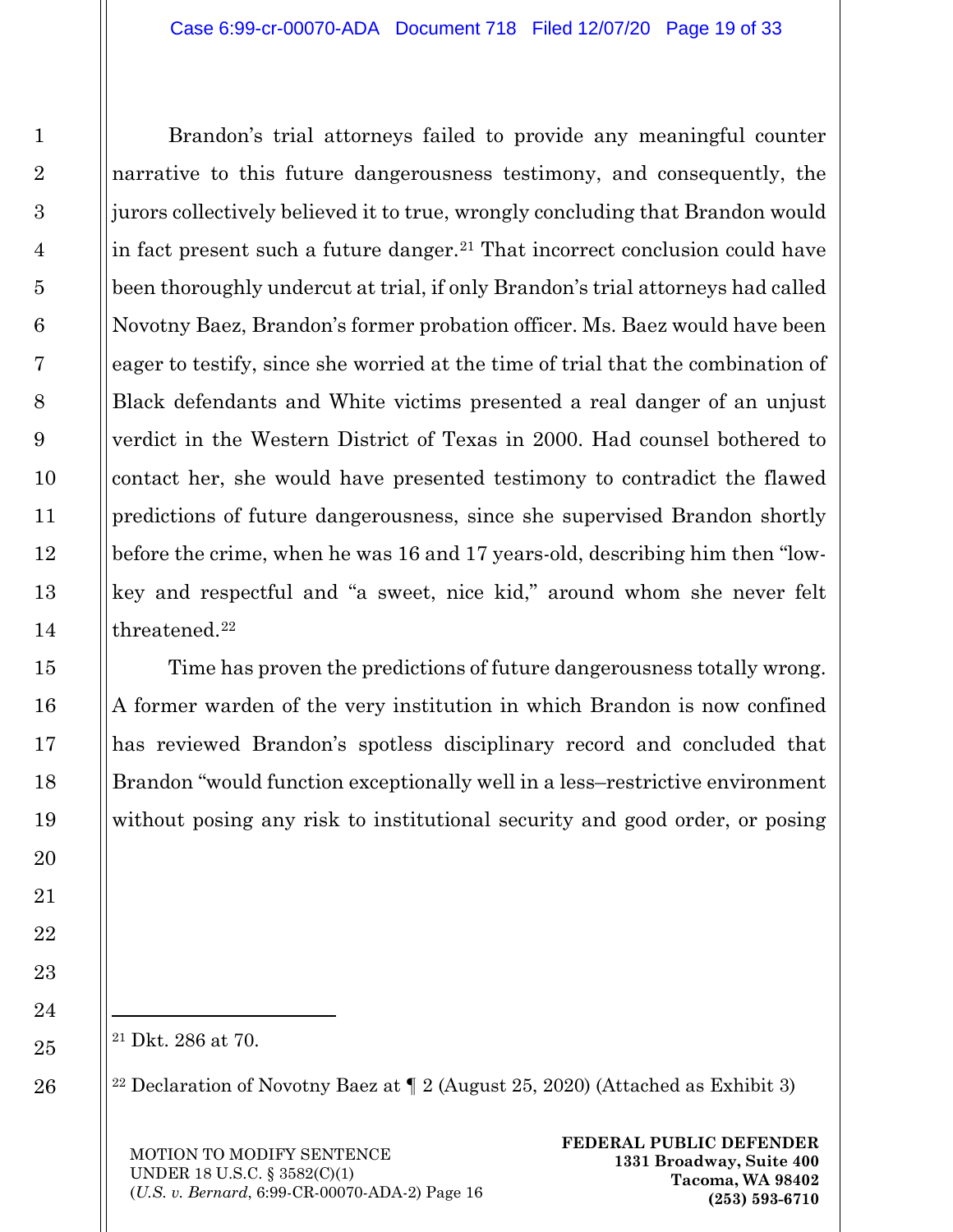any risk to the safety and security of staff, inmates or others."[23](#page-19-1) In fact, Warden Bezy is particularly emphatic in stating how remarkable Brandon is:

The record also reflects that Bernard has had, and continues to have, a solid support base with his family and friends. Again, it should be noted that Bernard has not received a single Incident Report for violating any prohibited act in the Inmate Disciplinary Program for over 16 years on the Special Confinement Unit (Death Row). This is remarkable. I am unaware of any other inmate who has been on the federal Death Row for at least 16 years without receiving a single incident report.

<span id="page-19-0"></span>Moreover, Warden Bezy opined that Davis's "trial testimony that suggested that Bernard would necessarily associate with any such gang and engage in acts of violence was exaggerated and inaccurate."[24](#page-19-2)

### *3. President Trump passed the First Step Act to give the Court the power to correct the disastrous impacts of the superpredator myth.*

The data underlying the superpredator myth was misinterpreted; accordingly, the predicted wave of "teenage savagery" never arrived. The term and the surrounding panic are now rightly viewed part of as a shameful illustration of racism corrupting the criminal law.[25](#page-19-3) But by the time this mistake was recognized, the damage had been done for Brandon and countless others.

In an effort to undo some of the damage that his coined term had caused, DiIulio joined an Amicus Brief in *Miller v. Alabama*,[26](#page-19-4) arguing that

<span id="page-19-2"></span><sup>24</sup> *Id*.

 $\overline{a}$ 

<span id="page-19-3"></span><sup>25</sup> New York Times Video Report, supra, n. 8; Marshall Report, *supra*, n. 7.

<span id="page-19-4"></span><sup>26</sup> 567 U.S. 460 (2012).

<span id="page-19-1"></span><sup>23</sup> Letter of Warden Mark A. Bezy (retired) at 2 (August 20, 2016) (Attached as Exhibit 4).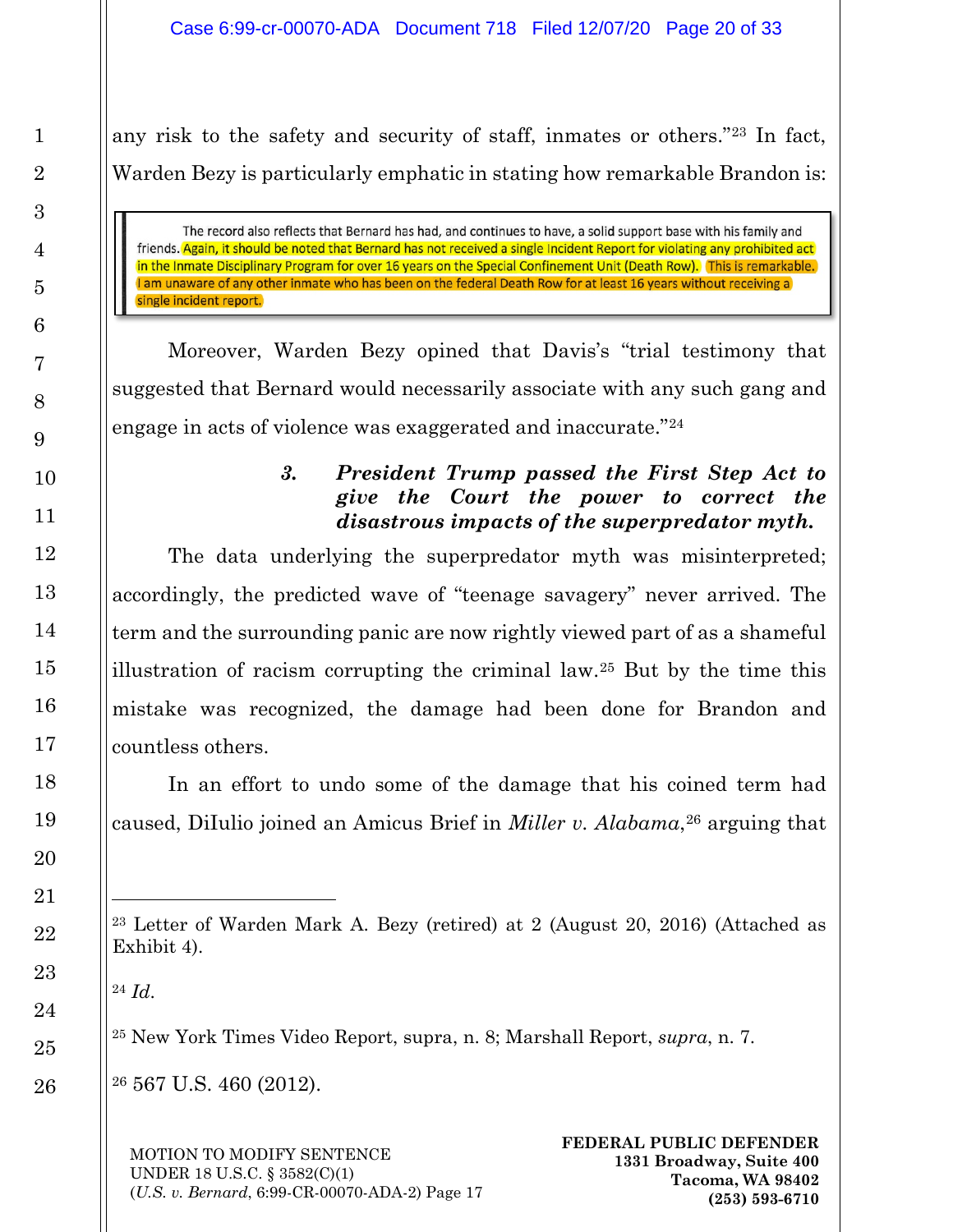advances in our understanding of the adolescent brain development could not support the mandatory imposition of life sentences on juveniles.<sup>27</sup> The Supreme Court ultimately agreed with that assessment, which is what allowed Judge Lee Yeakel to recalibrate Tony Sparks's natural life sentence to one of 35 years.

But there has yet to be any similar recalibration for Brandon, despite the fact that, unlike Sparks, Brandon did not participate in the Bagleys' abduction and was only tangentially associated with the youth gang. As noted, Terry Brown, whose conduct mirrored that of Brandon's and who avoided capital prosecution because he was only nearly 18 years-old, was given a twenty-year sentence and has since been released from custody.[28](#page-20-1) Brown's sentence cannot logically be squared with Bernard's execution.

<span id="page-20-0"></span><sup>27</sup> New York Times Video Report, supra, n. 8 (noting that DiIulio joined the amicus).

<span id="page-20-1"></span><sup>28</sup> According to the BOP website at [Inmate Locator \(bop.gov\),](https://www.bop.gov/inmateloc/) Terry Terrell Brown was released from custody on January 06, 2020.

MOTION TO MODIFY SENTENCE UNDER 18 U.S.C. § 3582(C)(1) (*U.S. v. Bernard*, 6:99-CR-00070-ADA-2) Page 18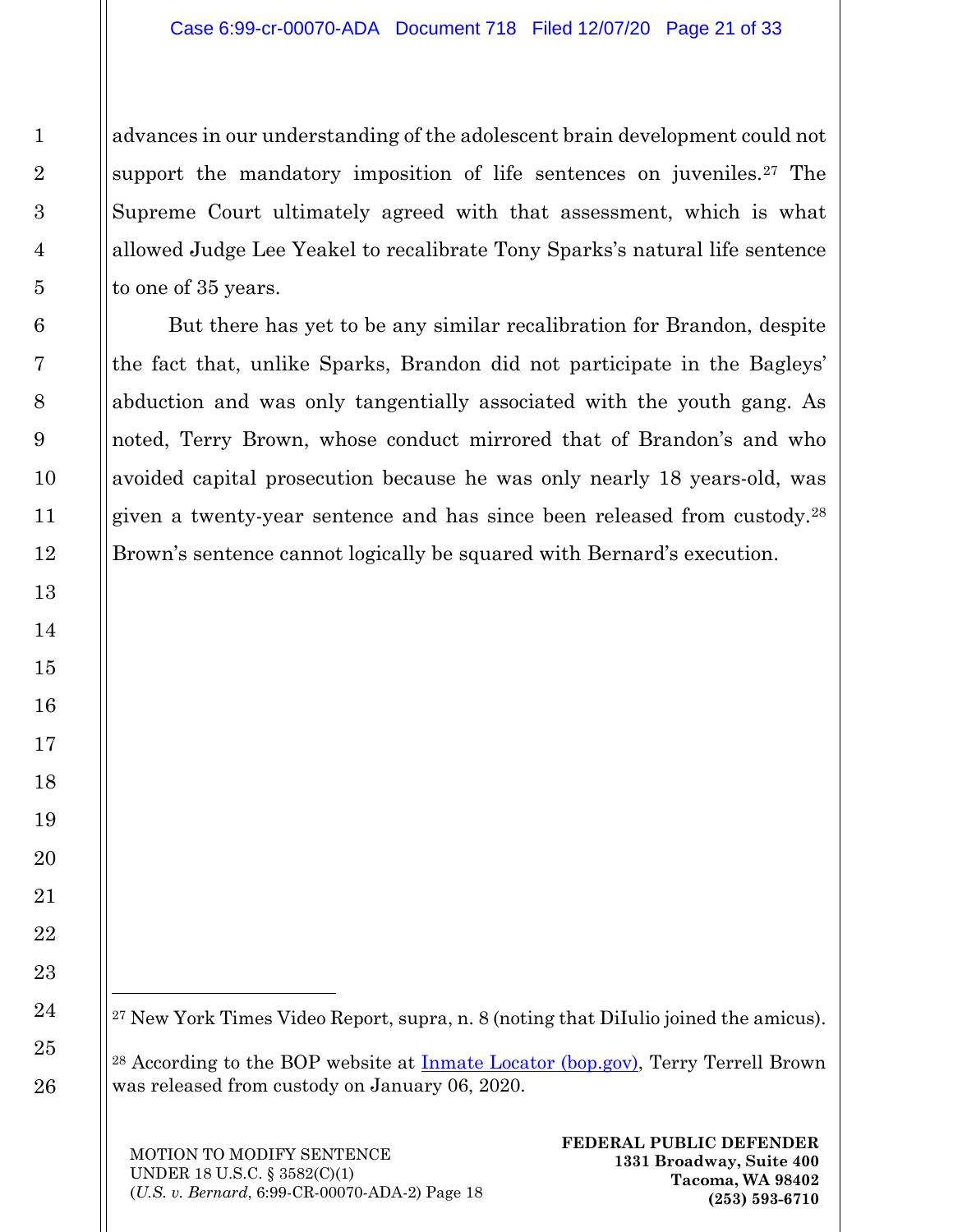<span id="page-21-0"></span>Thankfully, President Trump has recognized the racially disparate impact of the 1994 crime bill[29](#page-21-1) and passed the First Step Act to empower the Court to correct injustices<sup>[30](#page-21-2)</sup> such as the one the Court confronts here.

### **C. Contrary to the superpredator myth, Brandon expressed immediate remorse to a number of spiritual providers, none of whom was called to testify at the trial.**

Two pastors and a youth minister all knew that Brandon had immediately expressed remorse for his crime. In fact, Brandon publicly declared his remorse to his congregation in a moving letter that Pastor

WALLACE: President Trump you have two minutes. Why should Americans trust you over your opponent to deal with race?

PRESIDENT TRUMP: He did a crime bill, 1994, where you call them super predators. African Americans are super predators. And they've never forgotten it. They've never forgotten it, Joe.

First Presidential Debate [\(https://youtu.be/wW1lY5jFNcQ?t=4789\)](https://youtu.be/wW1lY5jFNcQ?t=4789) (September 29, 2020).

<span id="page-21-2"></span><sup>30</sup> In a forum addressing the historical passage of the First Step Act, the President Trump noted the Act should be used to correct the racial injustices of the past:

PRESIDENT TRUMP: … To redress this unfairness, the FIRST STEP Act made transformative changes. We rolled back the unjust provisions of the 1994 Clinton crime law — (applause) — which disproportionately harmed the African American community. You know that. I remember very well what happened.

**Remarks by President Trump at the 2019 Second Step Presidential Justice Forum | Columbia, SC,** [https://www.whitehouse.gov/briefings](https://www.whitehouse.gov/briefings-statements/remarks-president-trump-2019-second-step-presidential-justice-forum-columbia-sc/)[statements/remarks-president-trump-2019-second-step-presidential-justice-forum](https://www.whitehouse.gov/briefings-statements/remarks-president-trump-2019-second-step-presidential-justice-forum-columbia-sc/)[columbia-sc/](https://www.whitehouse.gov/briefings-statements/remarks-president-trump-2019-second-step-presidential-justice-forum-columbia-sc/) (October 25, 2020).

MOTION TO MODIFY SENTENCE UNDER 18 U.S.C. § 3582(C)(1) (*U.S. v. Bernard*, 6:99-CR-00070-ADA-2) Page 19

<span id="page-21-1"></span><sup>29</sup> President Trump noted that inherent racism related to the superpredator myth drove passage of the 1994 Crime bill in this exchange, which occurred during first presidential debate: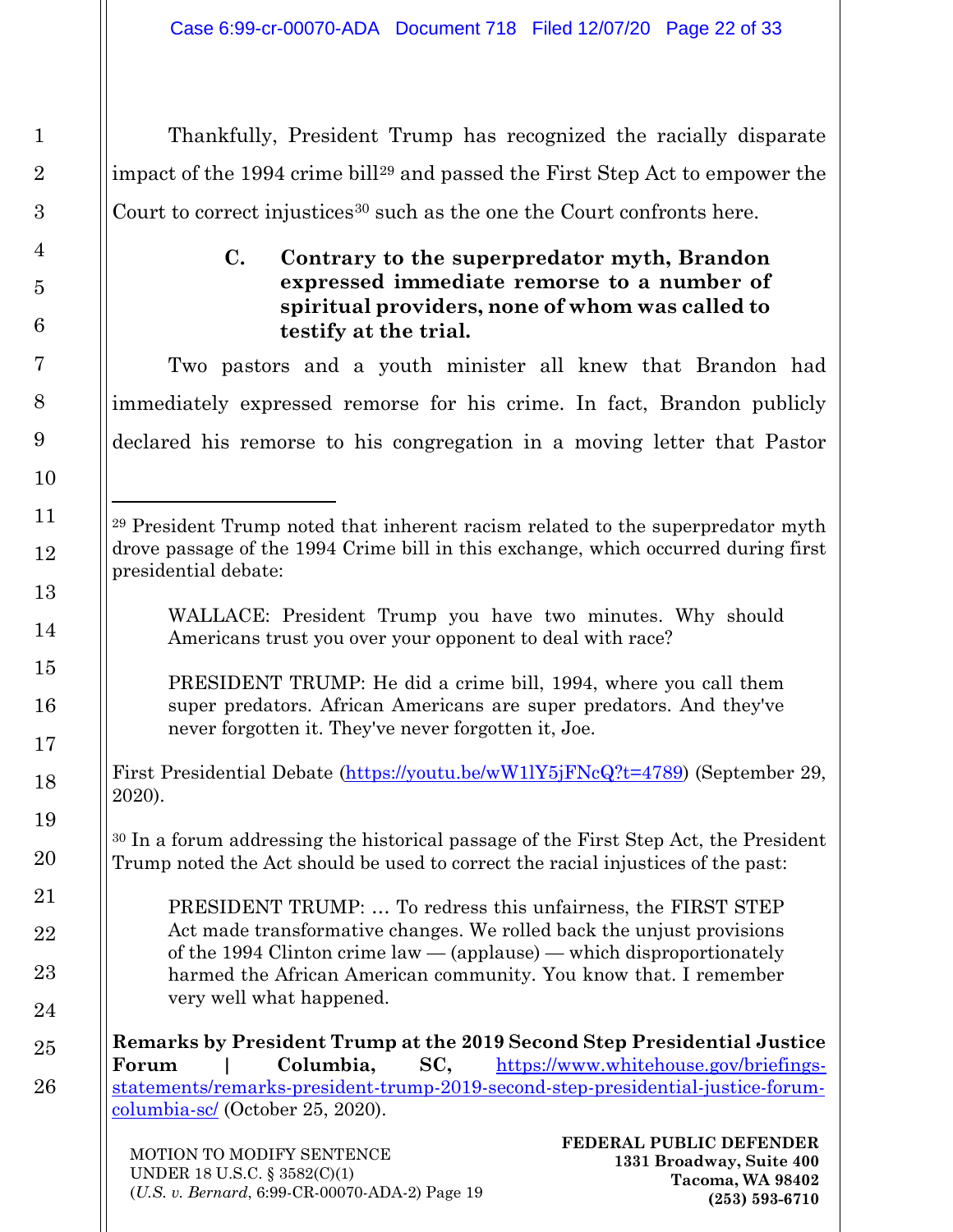Johnson read them. His attorneys never advised the jury of this letter and failed to contact any of these religious leaders. And all of them have submitted declarations showing their continued support. They are: Reverend Elmer Hetzel<sup>31</sup>; Pastor Terry Johnson<sup>[32](#page-22-1)</sup> and Youth Minister (and now psychologist) Adam Andreassen[33](#page-22-2). Other members of his congregation also could have testified that Brandon was a gentle soul, and not a dangerous kid lacking in the capacity to feel remorse: e.g., Bonnie Wainwright<sup>[34](#page-22-3)</sup> and Debra  $King.35$  $King.35$ 

Not only did Brandon counsel his congregation not to take his path, but he reached out from the walls that confine him in 2006 to counsel at-risk youth. He took part in religious outreach organized by youth ministers David and Michael Boyd.[36](#page-22-5) In 2008 he engaged in a similar outreach through one of his current spiritual advisors, Aaron Chancy.<sup>[37](#page-22-6)</sup> And for the last nine years,

<span id="page-22-2"></span><sup>33</sup> Declaration of Dr. Adam Andreassen (August 17, 2020) (Attached as Exhibit 7).

<span id="page-22-6"></span><sup>37</sup> Declaration of Pastor Aaron Chancy at ¶¶ 4-5 (July 28, 2016) (Attached as Exhibit 12).

MOTION TO MODIFY SENTENCE UNDER 18 U.S.C. § 3582(C)(1) (*U.S. v. Bernard*, 6:99-CR-00070-ADA-2) Page 20

<span id="page-22-0"></span><sup>31</sup> Declaration of Reverend Elmer J. Hetzel (August 12, 2020) (Attached as Exhibit 5).

<span id="page-22-1"></span><sup>32</sup> Declaration of Pastor Terry Johnson (August 8, 2020) (Attached as Exhibit 6).

<span id="page-22-3"></span><sup>34</sup> Declaration of Bonnie Wainwright (August 15, 2020) (Attached as Exhibit 8).

<span id="page-22-4"></span><sup>35</sup> Declaration of Debra King (September 9, 2020) (Attached as Exhibit 9).

<span id="page-22-5"></span><sup>36</sup> Declaration of David Boyd (August 7, 2020) (Attached as Exhibit 10) and Declaration of Michael Boyd (August 9, 2020) (Attached as Exhibit 11).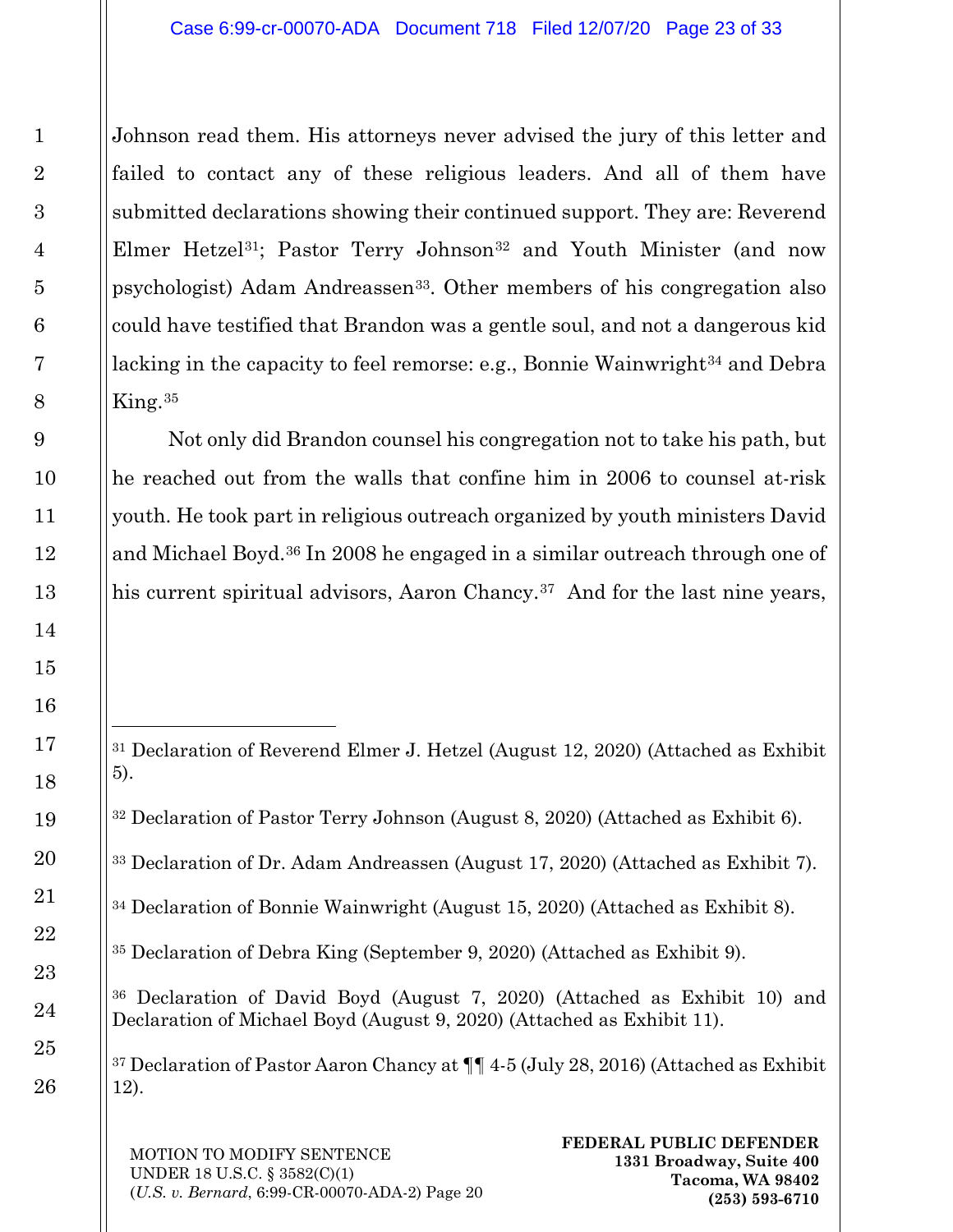<span id="page-23-0"></span>he has continued the hard spiritual work to be the best person he can be with spiritual advisor Teresa Batto.[38](#page-23-2)

# **D. Brandon's disadvantaged upbringing, which the jury heard nothing about, also supports this motion.**

The jury heard nothing about Brandon's disadvantaged upbringing. To the contrary, since his trial attorneys never tried to learn about Brandon, they presented Brandon's home life as uneventful,<sup>[39](#page-23-3)</sup> which of course neither explained nor mitigated the offense. The fact of the matter is that Brandon's father was absent for much of his life (and often homeless), and he was abusive, drunk and distant when he was around.<sup>[40](#page-23-4)</sup> Because of this, Brandon looked for acceptance elsewhere and, being a follower, fell under bad influences despite his good heart.[41](#page-23-5)

## **E. That Brandon has tried to make amends as best as he could ever since the offense provides another basis for this motion.**

<span id="page-23-1"></span>The value in preserving Brandon's life is not just to Brandon, but to the people that he is connected to, including his sister Quiona, who calls him her best friend;<sup>[42](#page-23-6)</sup> his brother Max, who credits Brandon with helping him stay

<span id="page-23-2"></span><sup>38</sup> Letter of Teresa Batto (November 22, 2020) (Attached as Exhibit 13).

<span id="page-23-3"></span><sup>39</sup> Dkt. 318 at 227.

 $\overline{a}$ 

<span id="page-23-4"></span><sup>40</sup> *See* Declaration of Quiona Bernard at ¶¶ 2-11 (July 12, 2016) (Attached as Exhibit 14).

<span id="page-23-5"></span><sup>41</sup> *See* Declaration of Melsimeon Pollock (June 3, 2016) (Attached as Exhibit 15) and Declaration of Debra King (September 9, 2020) (Attached as Exhibit 9).

<span id="page-23-6"></span> $42$  Exhibit 14 at  $\P$  15.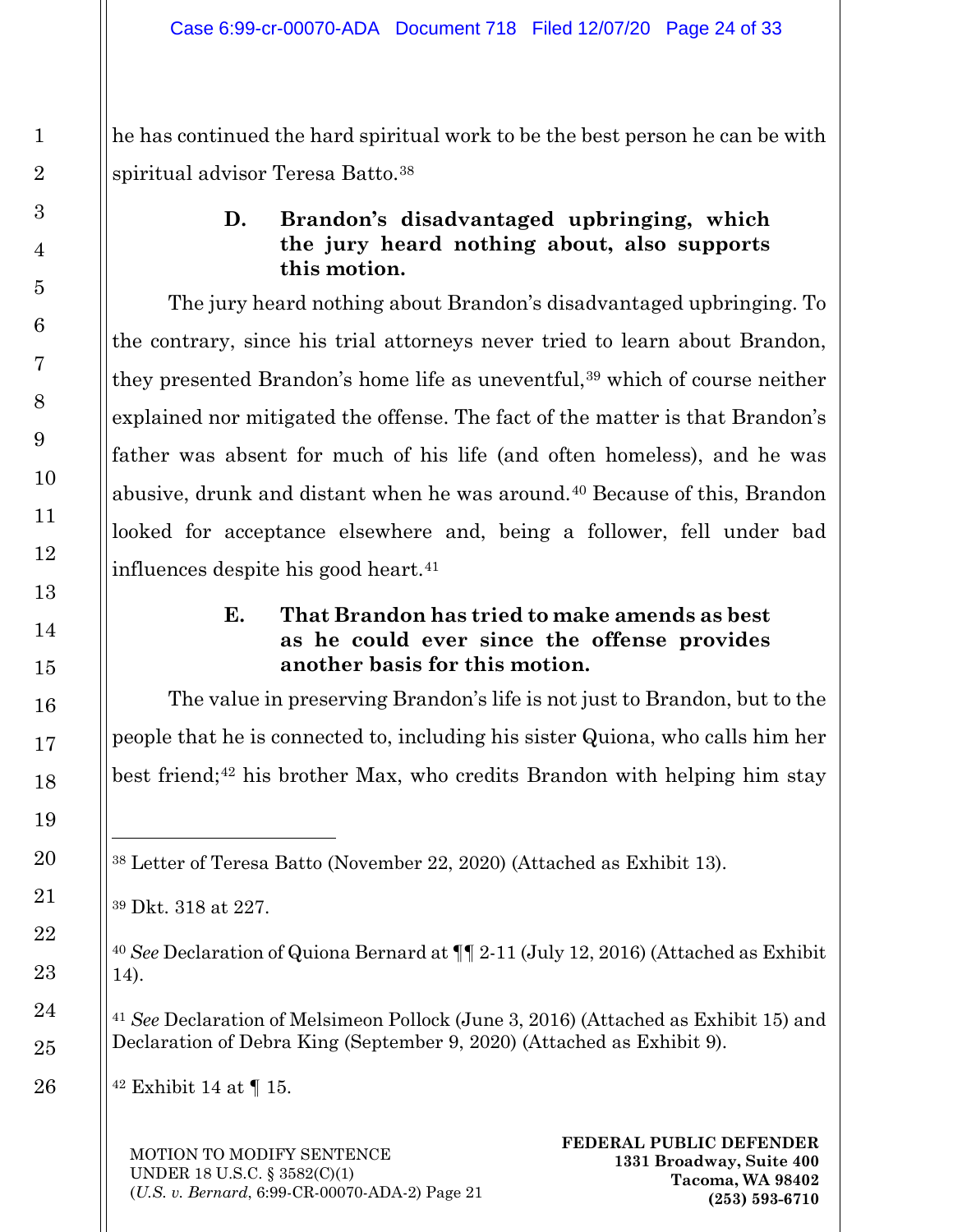out of trouble;[43](#page-24-0) his daughter Taneah, who relies on him for guidance and support;<sup>[44](#page-24-1)</sup> his daughter Kiara, who is about to graduate from college in May and wants to share her graduation pictures with her dad; and of course his mother Thelma, who fears losing her first born.<sup>45</sup> Brandon, his family, and Brandon's defense team all recognize that the Bagleys have suffered unimaginable pain from losing their loved ones. While there no words said here can ease that pain, Brandon has tried to live as good a life as he could, in order to do what little he can to make up for the terrible loss he caused. These are his words, as dictated to a defense investigator:

I want to convey to that I'm sorry. I know that the word alone can't begin to describe how much but it is the only word I can say that captures my feelings every day. I'm sorry to Todd and Stacie Bagley. I'm sorry that my actions helped lead to the taking of their precious lives.

They were youth ministers on an ordinary day. They saw some young boys that they thought needed help. And they hurried to show love like their faith told them to do. Unfortunately, them young boys were not of the same principles. And even while they were being threatened, they still chose to minister…. seeing goodness in them young boys and their death is a loss to this world. I was not there for that, but I've always regretted my involvement in the crime. It has always been a stain on who I was. That only time and commitment to doing what was right could ever start to clean. Since that day, I have devoted my life to honoring their example of love….by ministering to youth and being a better person.

<span id="page-24-1"></span><sup>44</sup> Declaration of Taneah Scott at ¶¶ 3-4 (August 23, 2016) (Attached as Exhibit 17).

<span id="page-24-2"></span><sup>45</sup> Declaration of Thelma Bernard at ¶¶ 14-15 (August 14, 2020) (Attached as Exhibit 18).

MOTION TO MODIFY SENTENCE UNDER 18 U.S.C. § 3582(C)(1) (*U.S. v. Bernard*, 6:99-CR-00070-ADA-2) Page 22

<span id="page-24-0"></span><sup>43</sup> Declaration of Max Bernard at ¶ 2 (June 16, 2016) (Attached as Exhibit 16).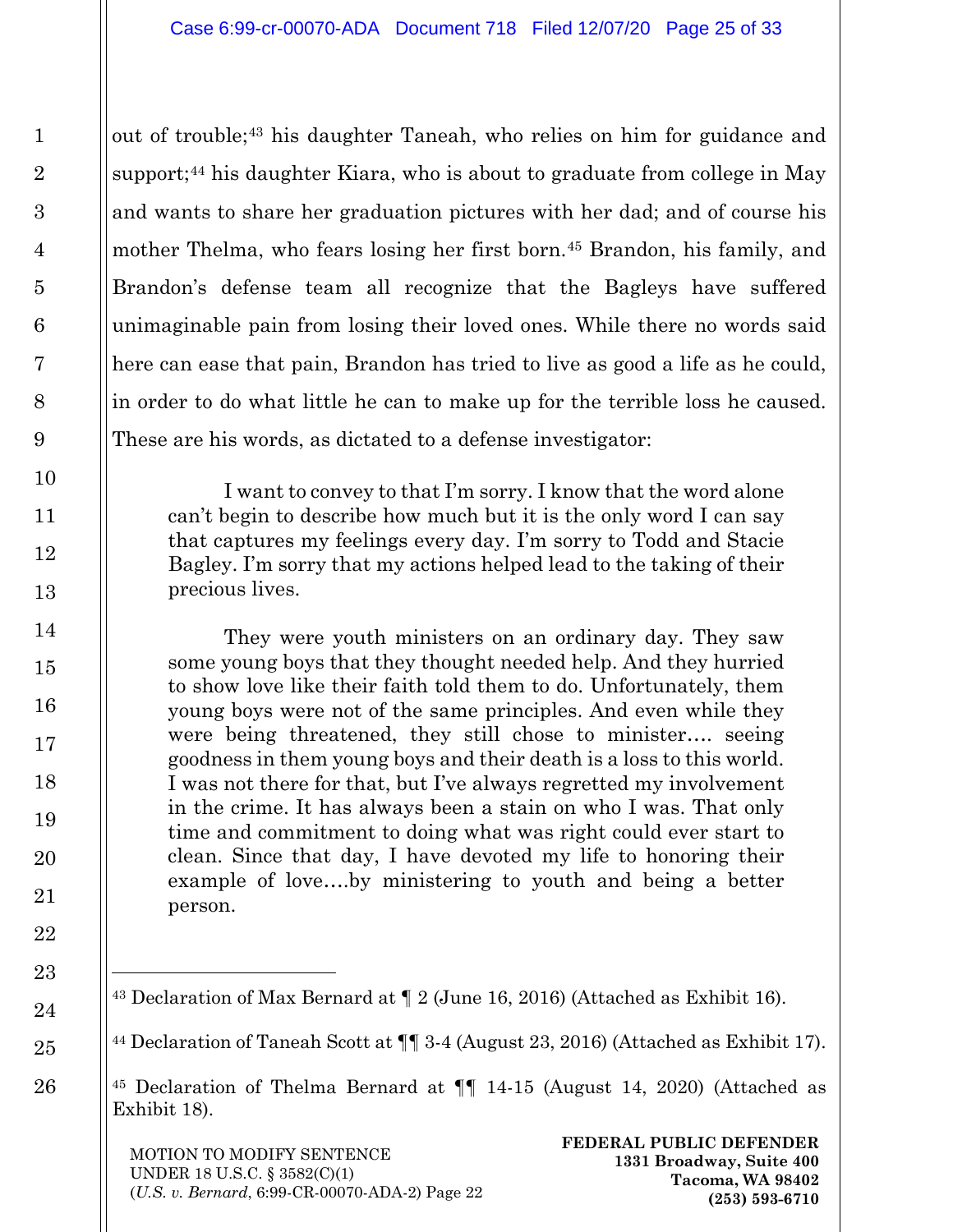My sorry and regret is not just for Todd and Stacie. But also for their family that was left behind. I wish I could go back in time and change the horrible things I did, but I can't. All I can do is to make sure I never make the same mistake again. I will never be silent when I see something happening that isn't right. And every day and every moment I will do what is right so that Todd and Stacie didn't have died for nothing. I ask this Court today to let me live so that I can see my daughters grow up and one day get married…I ask to live so that I can be there for my 70 year old mother as she grows older….and I ask to live so I can keep sharing with my little brother and sister the lessons I learn. I ask these things even thought I am well aware that my actions prevented Todd, Stacie and their families from having the same hopes.

My death will not bring that closure…only through living can I personally make amends and demonstrate the remorse that I feel for my actions. I ask you to let me live and allow me to right my mistakes I made when I was only 18 years old. There is no excuse for what I did, but at the time I was a scared and insecure kid. I didn't have the courage to say no to my friends. I wanted to be liked no matter what the consequences. I'm not that scared kid anymore. I'm a 40-year-old man now and the prison structure has taught me a lot. As a man, I make my own decisions. I have not gotten into trouble in prison one time because that is not the kind of man I am. That horrible June day that I can never forget was not me. It was not how my mom who worked hard as an Army nurse raised me to be. It is not who I want to be now….. and it is not who I will ever be again.

Todd and Stacie are always on my mind. I always ask myself how can what I do honor them.

In conclusion, I ask you to give me the chance to keep living and making a positive impact on as many lives as I can. I do not deserve to die and in living I hope to continue to show this Court, the Bagley family, and the country through my actions the many reasons I deserve to live.

Statement of Brandon Bernard (dictated December, 2020).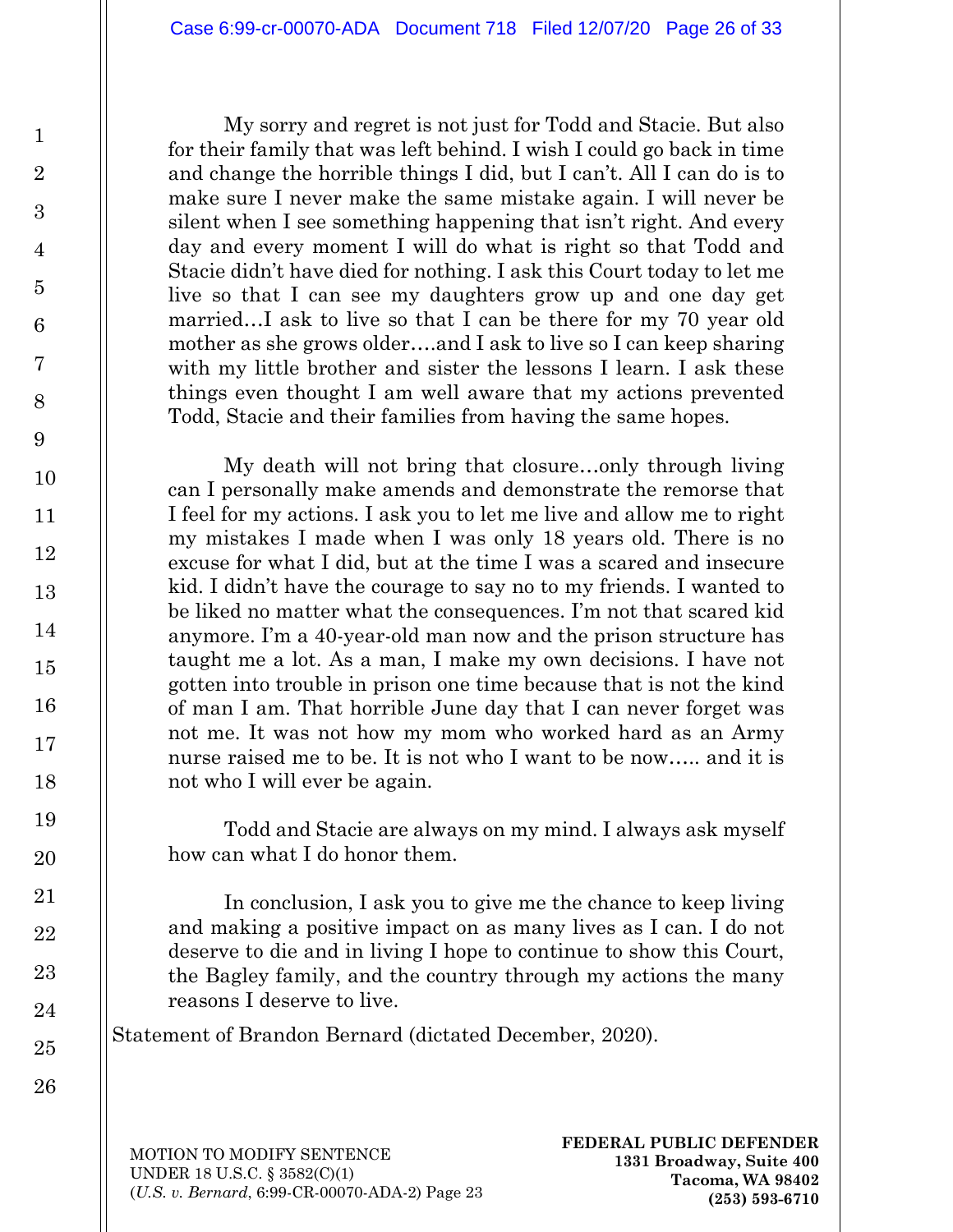## **F. The position of a majority of the surviving jurors provides another basis for this motion.**

<span id="page-26-0"></span>As noted, a majority of the surviving jurors – five out of nine – no longer endorse death as a necessary sentence for Brandon. Those jurors cite numerous reasons for this, but one uniting factor is the recognition that Brandon's trial attorneys performed poorly, failing to provide them with the information necessary to make a just determination in this case.[46](#page-26-1)

Presiding Juror Calvin Kruger has identified Brandon's lesser role in the crime, as well as the fact that Brandon's counsel failed to adequately represent Brandon, as reasons why he now prays for President Trump to prevent Brandon's execution:

I do not think Brandon Bernard's attorney[s] did a good job in defending him. To me, it seemed like his attorneys were going through the motions and nothing more.

While the evidence proved that Brandon Bernard is guilty beyond any doubt, it also clearly showed that Brandon Bernard was not the ringleader behind these offenses, but a follower. Because of this, I support Bernard's death sentence being

<span id="page-26-1"></span><sup>46</sup> Fed.R.Evid. 606(b) does not bar consideration of these affidavits. That rule limits what jurors may testify to "[d]uring an inquiry into the validity of a verdict or indictment[.]" The instant motion does not challenge the validity of the verdict, but simply asks this Court to modify the sentence imposed as a result of that verdict. While the language of Rule 606(b) is dispositive on this question, Rule 1101(d)(3) provides that the evidence rules (except for those on privilege) do not apply to "miscellaneous proceedings such as: . . . sentencing [or] granting or revoking probation or supervised release." This proceeding is most comparable to a sentencing (and, in fact, is based on a provision of § 3582, which applies to sentencing generally), and thus the rules of evidence do not apply at all. *See, e.g., United States v. Salvagno*, 456 F. Supp. 3d 420, 437 (N.D.N.Y. 2020) (in evaluating factual questions applicable to a compassionate release motion, citing the principle that rules of evidence do not apply to sentencing), *reconsideration denied* (June 22, 2020). On both these grounds, then, there is no problem with this Court's consideration of these affidavits. And even if these affidavits were not considered, the remaining evidence presented here would justify relief under § 3582(c).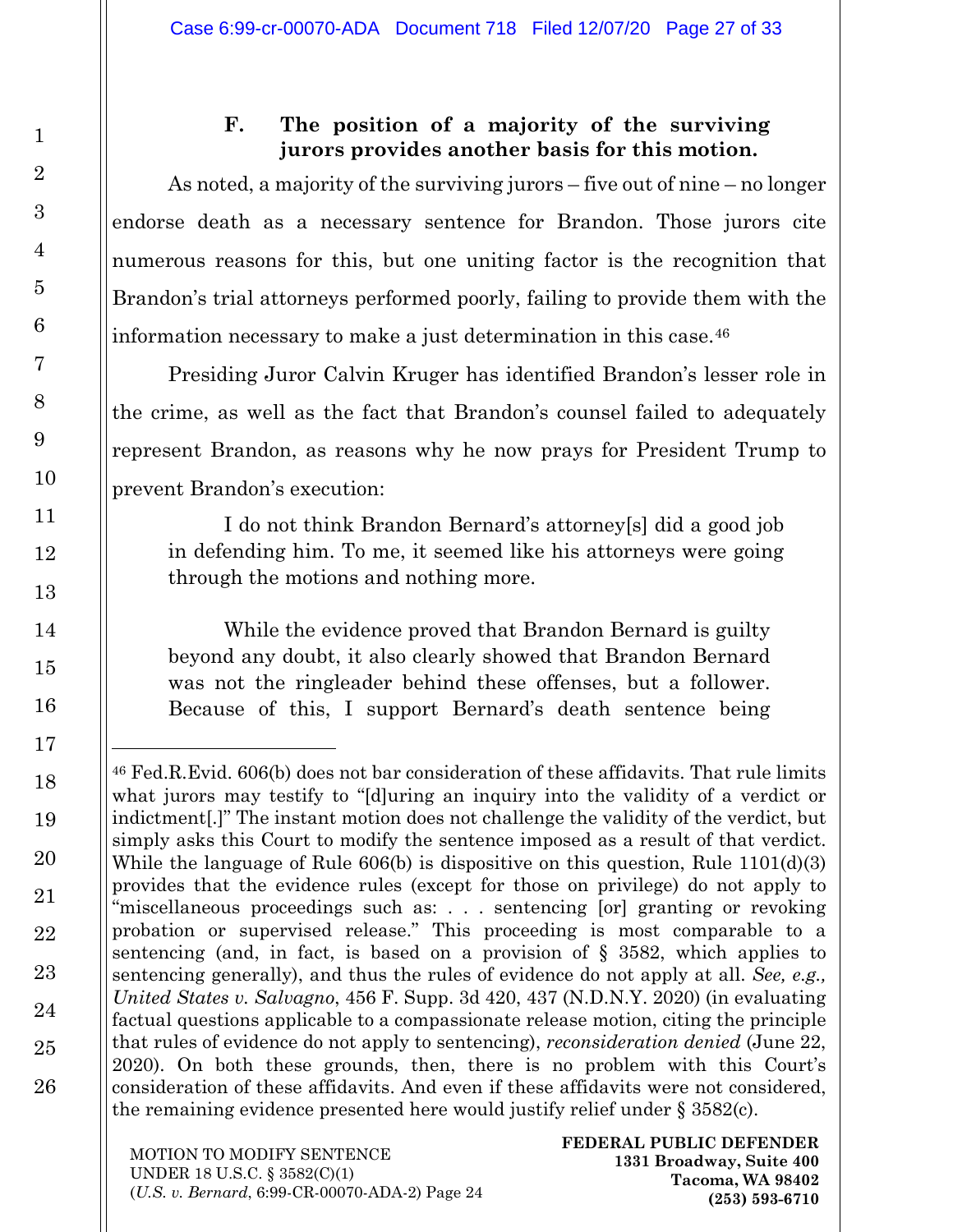commuted to life without the possibility of parole. I am praying the President commutes Brandon Bernard's death sentence.

Declaration of Presiding Juror Calvin Kruger at ¶¶ 3-4 (November 6, 2020) (Attached as Exhibit 19, paragraph numbering removed).

Juror Jason Fuller also is opposed to Brandon's execution, citing Brandon's lesser role compared to that of Vialva:

I also understand that Mrs. Bagley was likely unconscious immediately after being shot by Christopher Via Iva, and that her lack of consciousness would have meant that she did not feel any pain. I did not understand this at the time I made my sentencing decision because Brandon Bernard's trial attorneys did not highlight this fact. Had that been highlighted, I also would have made a different decision at sentencing. I would have voted that Brandon receive a life sentence for Mrs. Bagley's murder, as I voted for the other two death penalty counts that Brandon faced.

I felt that Brandon was a kid who got caught up with the wrong crowd, and I think that Brandon was prejudiced by being on trial with Christopher Vialva. It made it hard for me to disassociate Mr. Vialva's role in the crimes from Mr. Bernard's role.

It was clear to me that Brandon was just an adolescent, trying to find belonging. Unfortunately, I think he found belonging with the wrong crowd and was in the wrong place, at the wrong time. Brandon clearly is responsible for making some horrible decisions that had horrendous outcomes. However, his young age at the time does weigh on me. I do not believe that Brandon should be executed for bad choices he made when he was 18.

If he was the shooter or if I thought that Brandon was the mastermind behind this terrible crime, I would not feel this way about Brandon getting a second chance.

I support clemency for Brandon Bernard.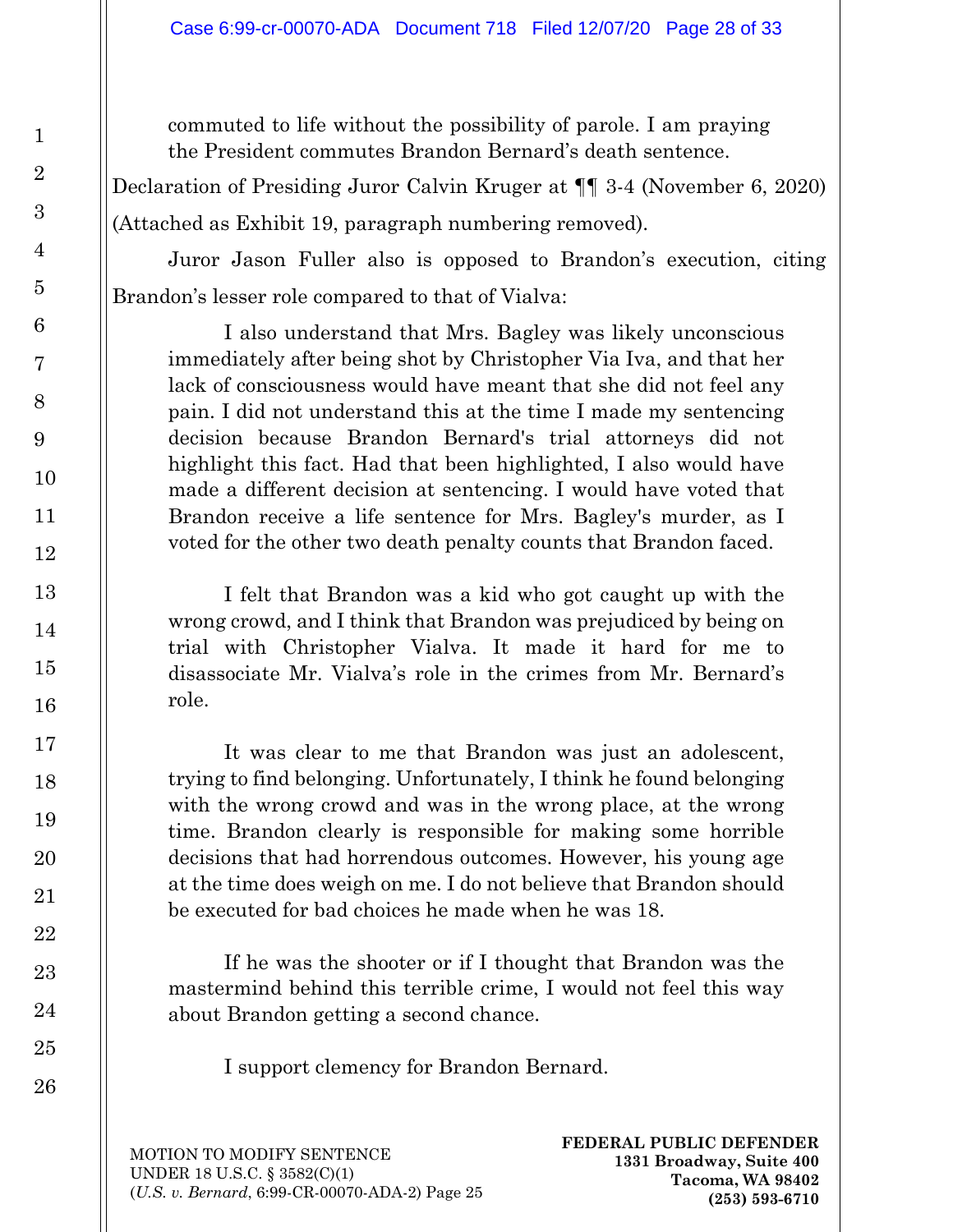Declaration of juror Jason Fuller at ¶¶ 8–10 (July 21, 2016) (text reformatted with paragraph breaks) (Attached as Exhibit 20).

Juror Chris Tyner expressed similar views to those of Juror Fuller. Because Bernard's trial counsel failed to argue the fact that Mrs. Bagley could not have suffered any pain, he concluded that she did. Had he been apprised of the truth, he too would not have endorsed a death sentence.<sup>[47](#page-28-0)</sup>

Juror Laird Cooper also cites the inert performance of Brandon's trial counsel as a factor that favors clemency:

While the evidence [at trial] proved that there is no doubt that Mr. Bernard is guilty, I also believe Mr. Bernard's trial attorneys, failed to even adequately represent him. Due to this failure in legal representation, I am not opposed to Mr. Bernard requesting his death sentence be commuted to life without the possibility of parole.

Declaration of Juror Laird Cooper at ¶ 3 (May 26, 2016) (minor punctuation

alteration from original) (Attached as Exhibit 24).

Juror Gary McClung laments that being deprived of critical

information prevented him from reaching the correct sentencing result:

I felt that Mr. Bernard's defense team made a "token" attempt at a defense during the entire trial. It was like Mr. Bernard's attorneys were "phoning it in." I felt like there might [be] something more to Mr. Bernard than what was presented. Some people had testified on Mr. Bernard's behalf during the penalty phase, which already gave me pause about sentencing him to death. I recently learned from Mr. Bernard's investigators that Mr. Bernard's juvenile probation officer says that she never felt threatened by Mr. Bernard and thought he was basically a good person. I was also told that Mr. Bernard's minister has said that

<span id="page-28-0"></span><sup>47</sup> Email of Chris Tyner to Stacey Brownstein and Charles Formosa (March 15, 2015) (Attached as Exhibit 21); Declaration of Charles Formosa at ¶ 7 (September 16, 2016) (Attached as Exhibit 22); and Declaration of Stacey Brownstein at ¶¶ 4-7 (September 16, 2016) (Attached as Exhibit 23).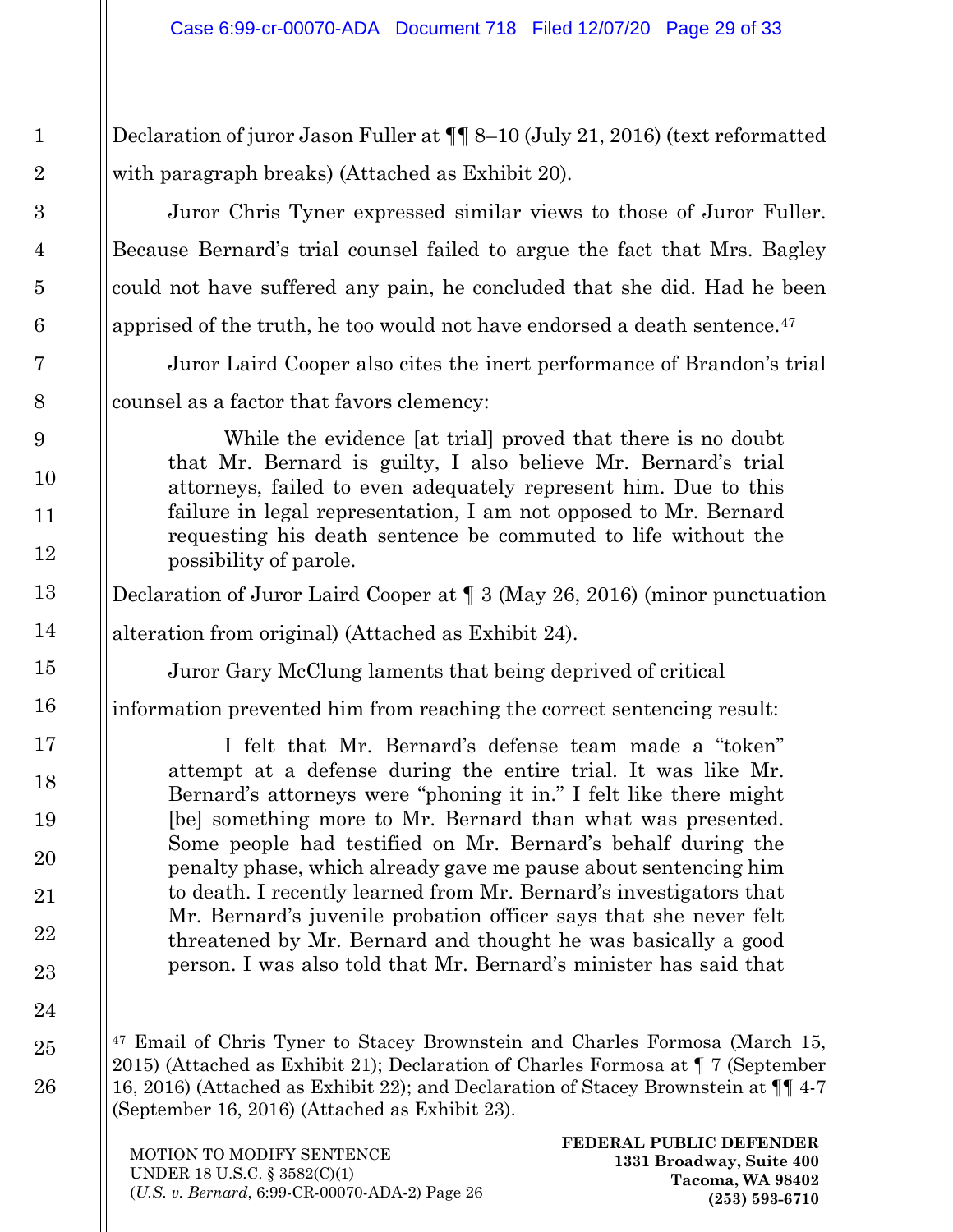Mr. Bernard expressed remorse to him before the trial. This kind of testimony would have been helpful to me in holding my ground that a life sentence was appropriate, not a death sentence.

Declaration of Juror Gary McClung, Jr. at ¶ 9 (August 13, 2020) (Attached as Exhibit 25). Juror McClung expounded on these views in his interview with CBS news, available here:

[https://www.cbs.com/shows/cbs\\_this\\_morning/video/0H\\_qngRWe5zi2\\_](https://www.cbs.com/shows/cbs_this_morning/video/0H_qngRWe5zi2_w_ubQSIPRTTbqycHRm/former-prosecutor-jurors-back-federal-inmate-who-is-set-to-die-next-week/) [w\\_ubQSIPRTTbqycHRm/former-prosecutor-jurors-back-federal](https://www.cbs.com/shows/cbs_this_morning/video/0H_qngRWe5zi2_w_ubQSIPRTTbqycHRm/former-prosecutor-jurors-back-federal-inmate-who-is-set-to-die-next-week/)[inmate-who-is-set-to-die-next-week/](https://www.cbs.com/shows/cbs_this_morning/video/0H_qngRWe5zi2_w_ubQSIPRTTbqycHRm/former-prosecutor-jurors-back-federal-inmate-who-is-set-to-die-next-week/)

# **IV. CONCLUSION**

<span id="page-29-0"></span>We no longer live in an era where sentencing decisions should be driven by the false claim that young Black men like 18-year-old Brandon are irredeemable villains, superpredators. Time has proven that racially-charged speculation preposterously false. And carrying out an execution that a majority of the surviving jurors no longer believe in would make a mockery of the justice that the Court was designed to deliver.

A fundamental role of the judiciary is to confront the mistakes of the past and help us overcome them. As Justice Kennedy stated in *Pena-Rodriguez v. Colorado*:

The Nation must continue to make strides to overcome race-based discrimination. The progress that has already been made underlies the Court's insistence that blatant racial prejudice is antithetical to the functioning of the jury system and must be confronted in egregious cases like this one despite the general bar of the no-impeachment rule. It is the mark of a maturing legal system that it seeks to understand and to implement the lessons of history. The Court now seeks to strengthen the broader principle that society can and must move forward by achieving the thoughtful, rational dialogue at the foundation of both the jury system and the free society that sustains our Constitution.

*Pena-Rodriguez v. Colorado*, 137 S. Ct. 855, 871, 197 L. Ed. 2d 107 (2017).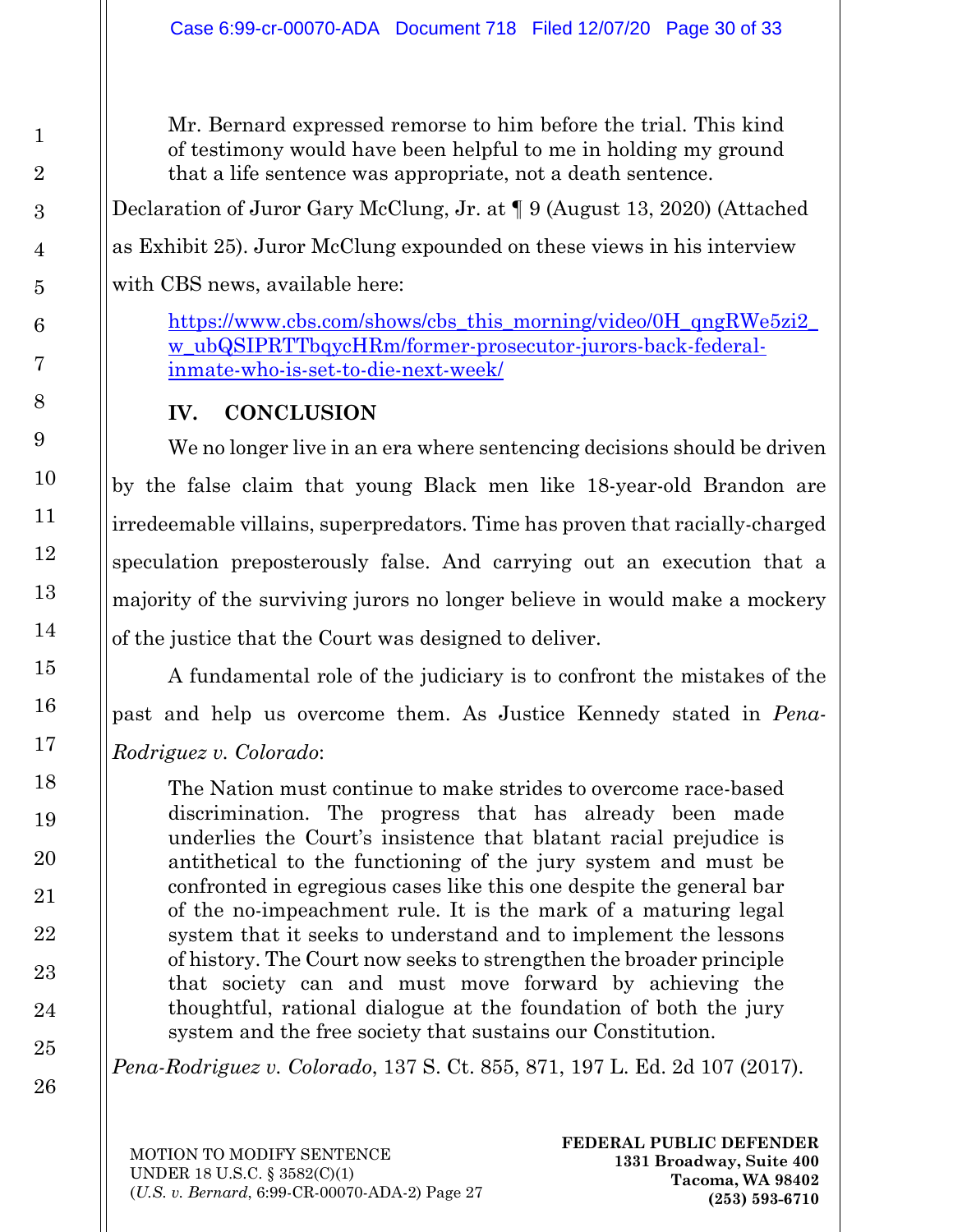A correction is needed here. Knowing what we do now, the DOJ would not likely have even authorized this case to proceed as a capital offense. The 2019 cases discussed earlier show that. It was a mistake for the Clinton administration to even authorize Brandon's case for capital prosecution. That mistake, and the single death sentence that flowed from it, were premised on scientifically flawed understandings of future dangerousness that specifically disadvantaged Blacks. The adversary system has thus far failed Brandon, as Jurors McClung, Fuller, Tyner, Cooper and McClung have all declared. It is well past time to do what is right.

As Justice Felix Frankfurter stated: "Wisdom too often never comes, and so one ought not to reject it merely because it comes late."[48](#page-30-1)

The Court should grant this motion and modify Brandon's sentence from death, to one of life imprisonment without the possibility of release.

<span id="page-30-1"></span><sup>48</sup> *Henslee v. Union Planters Nat. Bank & Tr. Co.*, 335 U.S. 595, 600 (1949) (Frankfurter, J., dissenting).

MOTION TO MODIFY SENTENCE UNDER 18 U.S.C. § 3582(C)(1) (*U.S. v. Bernard*, 6:99-CR-00070-ADA-2) Page 28

<span id="page-30-0"></span>**///**

**///**

**///**

**///**

**///**

**///**

**///**

**///**

**///**

**///**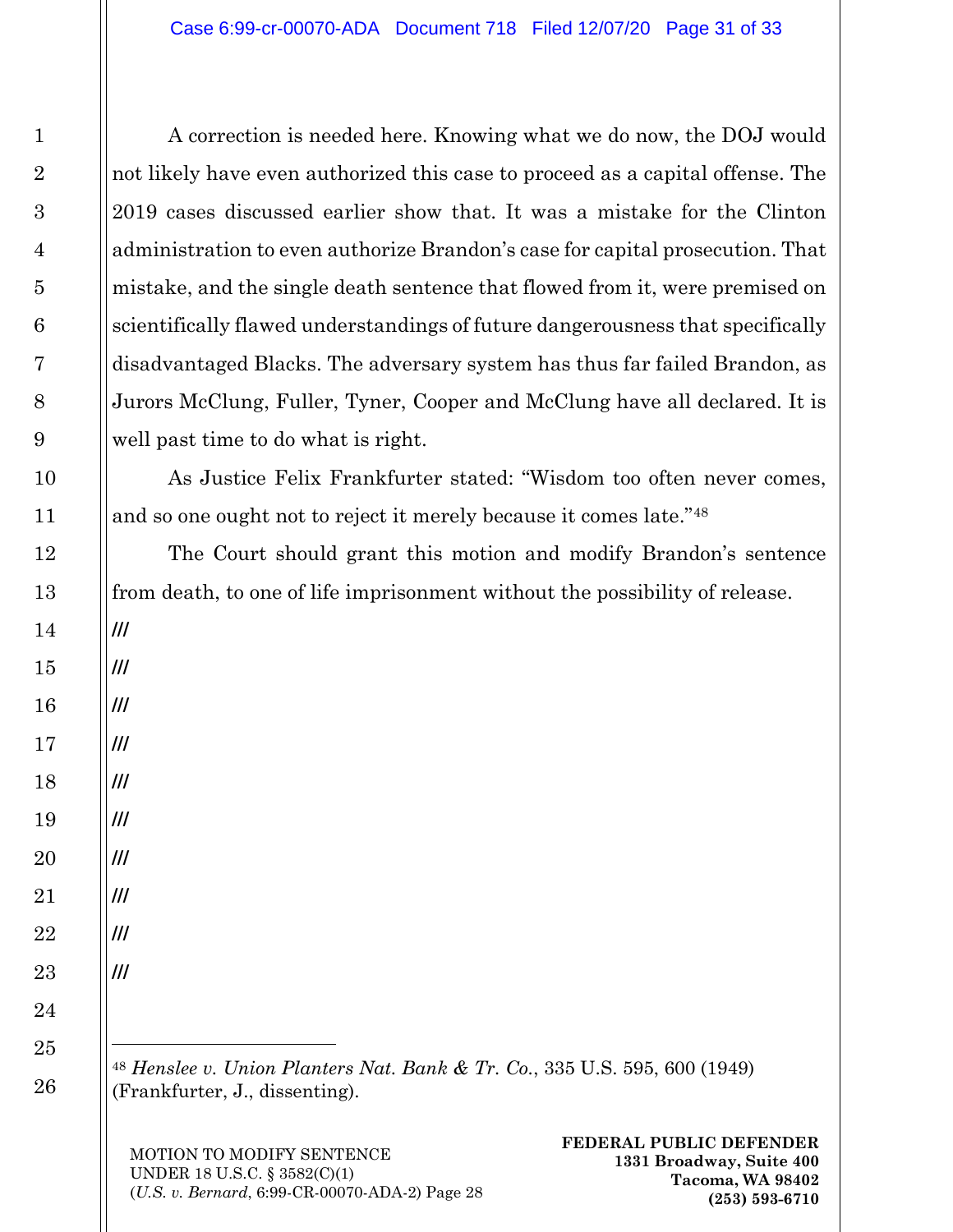#### **CERTIFICATE OF CONFERENCE**

Counsel consulted with Assistant United States Attorneys Joseph Gay, Jr. and Mark Frazier on December 6 about this motion, and the associated motions for a stay and for permission to file an overlength brief. Mr. Gay represented that the government was opposed to this motion and was opposed to the motion for a stay, but was not opposed to the motion for permission to file an overlength brief.

DATED this 7th day of December, 2020.

Respectfully submitted,

Robert C. Owen John R. Carpenter Law Office of Robert C. Owen Asst. Federal Public Defender 53 W. Jackson Blvd., Ste. 1056 1331 Broadway, Suite 400 Chicago, IL 60604 Tacoma, Washington 98402 (512) 577-8329 (253) 593.6710 robowenlaw@gmail.com iohn carpenter@fd.org

Jen. Ra